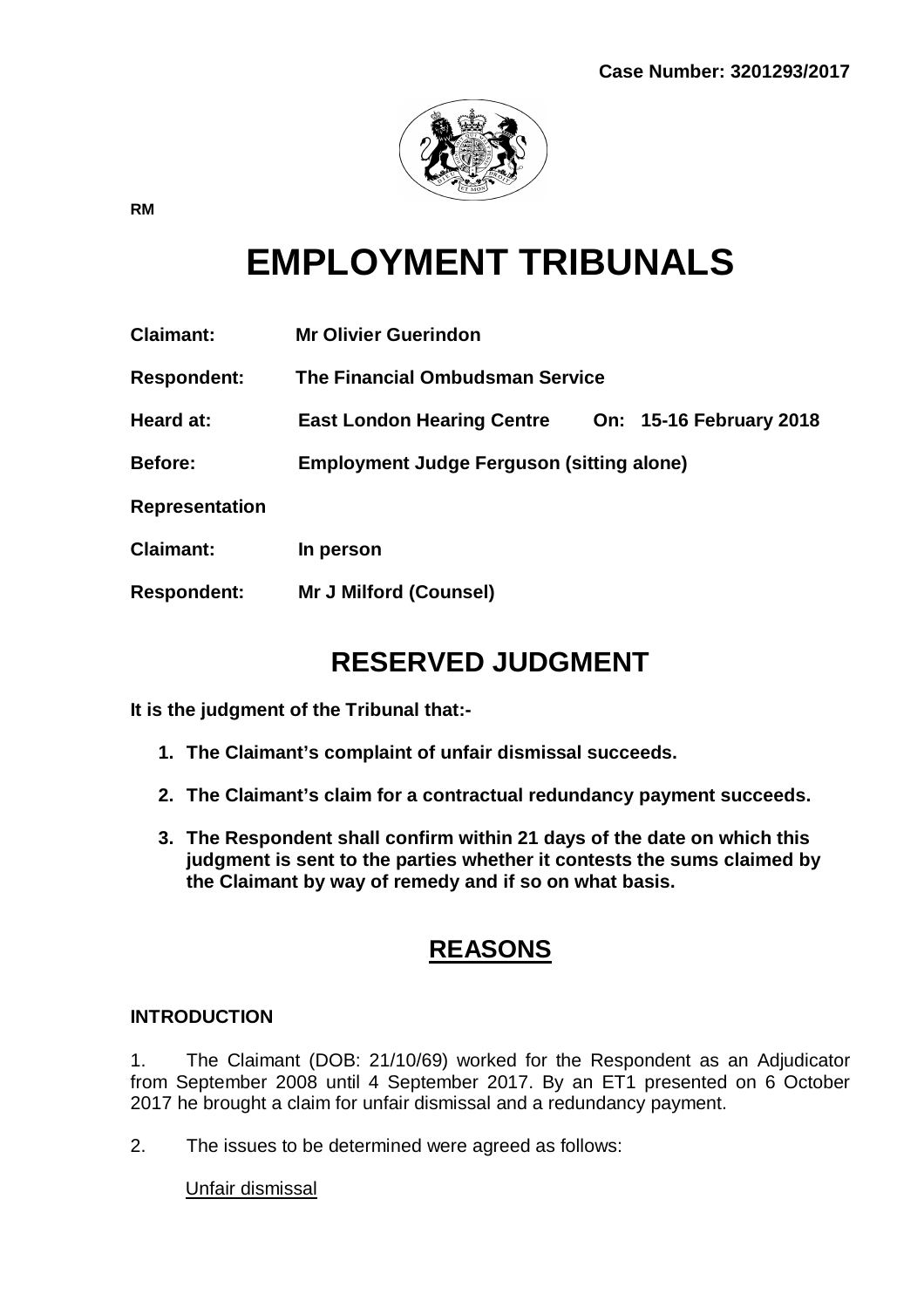- 2.1 Was the Claimant dismissed by the Respondent? The Claimant contends that the effect of requiring him to work in the "Mass Claims" area was to terminate the contract of employment.
- 2.2 If not, was the Claimant constructively dismissed?
	- 2.2.1 Was the Respondent in repudiatory breach of contract? In particular:
		- 2.2.1.1 Did the Respondent breach an implied term that the Claimant would only be required to work as an Adjudicator in the area of "portfolio management"?
		- 2.2.1.2 Alternatively, did the Respondent, by requiring the Claimant to work in the Mass Claims area, conduct itself in a manner that was calculated or likely to destroy or seriously damage the relationship of trust and confidence which should exist between employer and employee?
		- 2.2.1.3 If so, was there reasonable and proper cause for the Respondent's conduct?
	- 2.2.2 If the Respondent was in repudiatory breach of contract, was that breach a cause of the Claimant's resignation?
	- 2.2.3 Did the Claimant affirm the contract following the breach?
	- 2.2.4 If the Claimant was dismissed (actually or constructively), was the dismissal unfair under s.98 of the Employment Rights Act 1996 ("ERA")?
		- 2.2.4.1 Has the Respondent shown the reason for dismissal? The Respondent contends that the business reorganisation amounted to "some other substantial reason".
		- 2.2.4.2 Was the reason for dismissal a potentially fair one?
		- 2.2.4.3 Did the Respondent act reasonably within the meaning of s.98(4) ERA?

Statutory redundancy payment

- 2.3 Was the Claimant dismissed by reason of redundancy?
- 2.4 If so, did he unreasonably refuse an offer of the same or suitable alternative employment?

Contractual redundancy payment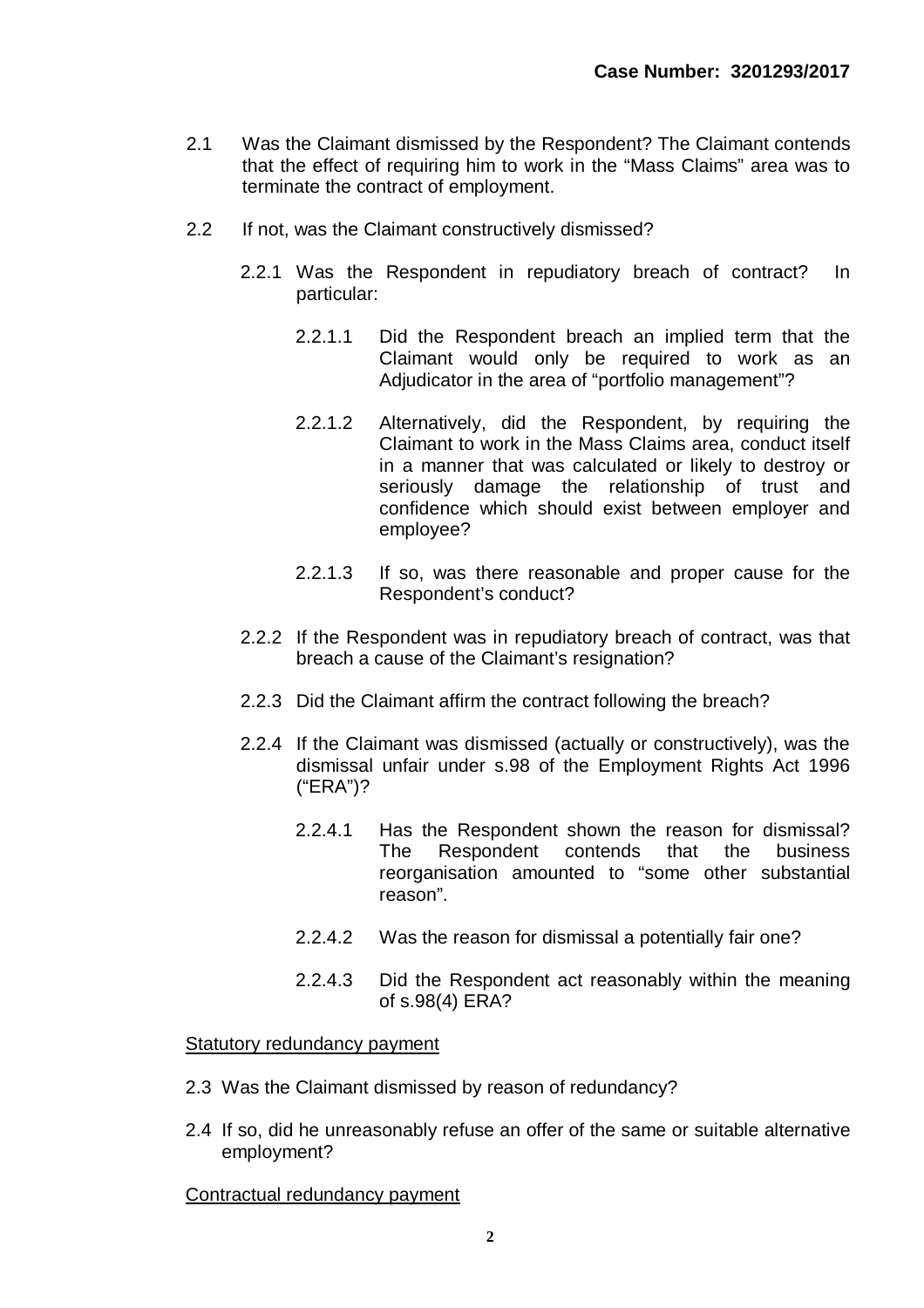2.5 Was the Claimant entitled to an enhanced redundancy payment under the terms of his contract? It was agreed that the conditions for entitlement to the contractual redundancy payment were the same as for a statutory redundancy payment, except that there is no entitlement where the same or suitable alternative employment is offered and rejected (whether reasonably or not).

3. I heard evidence from the Claimant and, on his behalf, from Paul Todman and two further witnesses for whom the Claimant had obtained witness orders: Richard Whinder and Roger Yeomans. On behalf of the Respondent I heard from Warren Wilson, Charlie Sweeney, Helene Pantelli, Kelly Thompson and Ian Smith.

#### **FACTS**

4. The following facts were not in dispute. The only areas of factual disagreement related to the differences between the Claimant's role as an Adjudicator working on portfolio management ("PM") cases and the role to which he was transferred, an Adjudicator in the Mass Claims department, and the extent to which Adjudicators were, in practice, transferred between product areas. These disputes are addressed separately below.

5. The Respondent is an independent organisation providing a free service to consumers in order to settle complaints between consumers and businesses providing financial services.

6. The Claimant was employed by the Respondent as an Adjudicator. The following is a description of his role and the structure of the Respondent before the restructure in 2016/17. In very broad terms, the Adjudicator's role is to consider the complaint made by the consumer and the response of the business, gather any evidence required, and produce an "adjudication" which proposes a fair and reasonable resolution. If the resolution is accepted by both parties the matter is closed. Otherwise the matter is referred to an Ombudsman for a "decision".

7. Adjudicators work in teams, under a team manager. Teams operate within a particular product area. The Respondent has a dedicated department for "Mass Claims", which arise from the types of issues that generate large volumes of complaints (PPI currently being the most common). This is separate from "General Casework", which is divided into three broad areas: "banking and credit", "insurance" and "investment and pensions".

8. One of the differences between the work of Adjudicators in General Casework and those in Mass Claims is that the former do not act as the first point of contact for members of the public. The tasks of taking telephone calls from the public and setting up new cases on the system are known as "pre-conversion" tasks and are carried out by the Customer Contact Division ("CCD"). Adjudicators only work on existing cases ("post-conversion"). By contrast Mass Claims Adjudicators carry out both pre- and post-conversion tasks. Incoming calls from the public are handled on a shift system and each Adjudicator is assigned a one-hour shift every day.

9. The Claimant had a written contract, which in Part A specified his job title as "Adjudicator". Clause 2 of Part C of the contract states, under the heading "Job Title":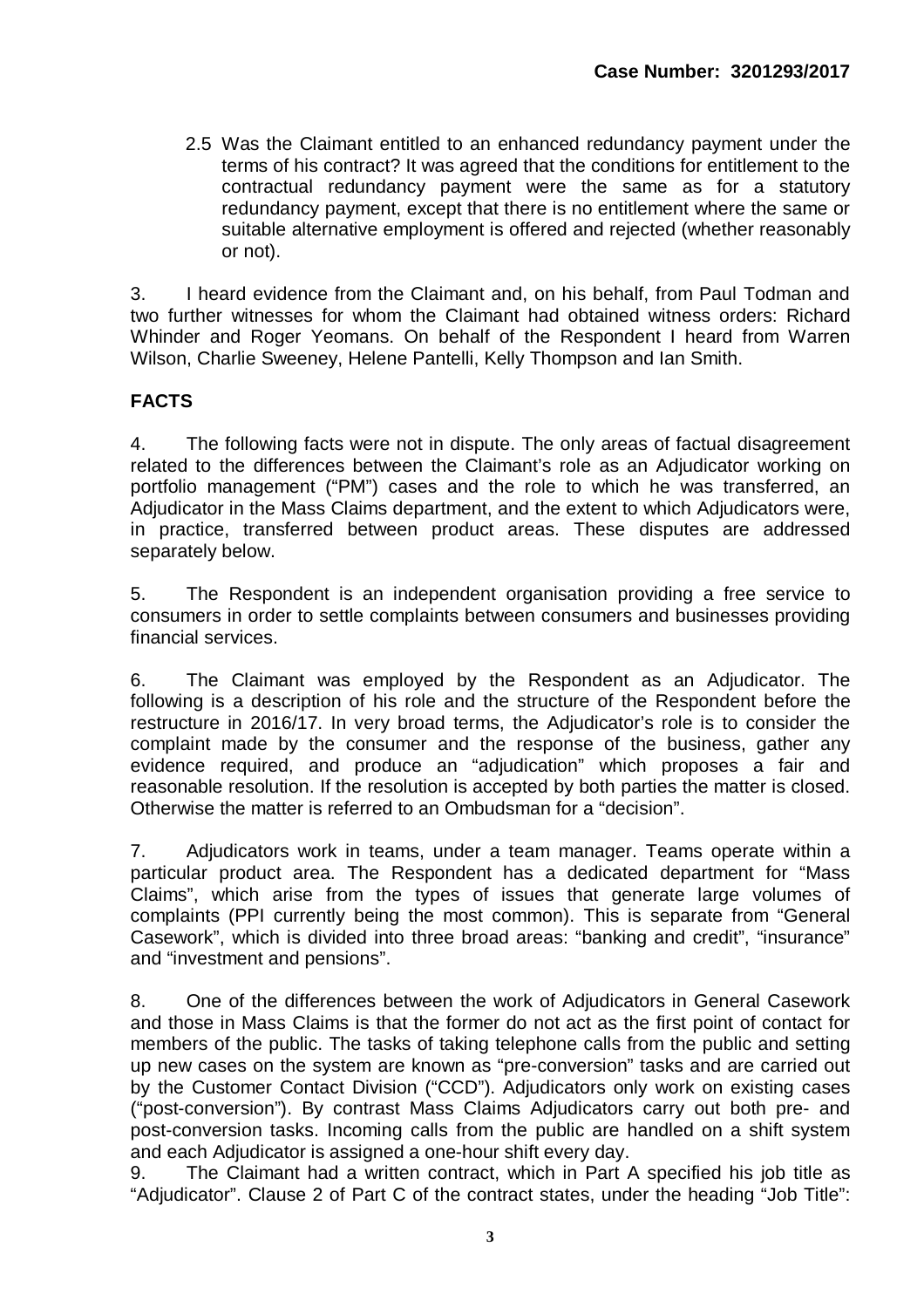"Your job title is specified in Part A. The precise description and nature of your job may need to be varied from time to time, and you may be required to carry out other duties as necessary to meet the needs of the FOS."

10. Throughout his employment with the Respondent the Claimant worked exclusively on PM cases. With the exception of the last few months of his employment, the Claimant worked within the PM team, in the "investment and pensions" area of General Casework.

11. The Claimant initially worked for the Respondent full time. By the end of his employment he had reduced his hours to 14 hours a week and he had progressed to the level of "Grade 3", the highest level for Adjudicators. His annual salary was £16,300.

12. In December 2015 the Respondent commenced an organisational restructure. This involved the creation of a new department known as "Investigations", to take over work previously falling within General Casework. Within the Investigations department a new post of "Investigator" was created. The role involves a combination of adjudication, administrative work and functions previously carried out by CCD employees. Investigators do not specialise in a particular area. The intention was to make the Respondent more responsive to complaints by moving away from the traditional adjudication role described above, towards a more telephone-based role, solving problems immediately where possible.

13. CCD employees were subject to a redundancy exercise.

14. The Respondent's CEO, Caroline Wayman, described the difference between the Adjudicator and Investigator roles during her evidence to a House of Commons Treasury Sub-Committee on 15 January 2018:

"The investigator role is quite different [to the adjudicator role]… The vision of what we want to provide for people is that, when they phone up, if we are able to spot that it is something we can help with straightaway, we can do that. We recognised a few years ago that some of the complaints that we deal with, needing to say, "I'm going to tell the business about your complaint and then I am going to need to put you through a bit of a process", was not really meeting the needs of our customers… We recognise that what informality means today is very different from what it meant when we were established back in 2001.

… Traditionally, an adjudicator role would have been on the phone a lot less. In general, our processes are much more about written correspondence, exchanging long letters and things. Of course, in some of our cases that will be necessary."

15. Adjudicators within General Casework were offered the option of either applying for the Investigator role or moving to be Adjudicators in Mass Claims. The Mass Claims department had expanded to deal with a new influx of complaints.

16. The Claimant did not apply for the Investigator role. His evidence was that the role did not suit his skills and experience and also represented a change of the terms of his employment. In particular he considered that the tasks previously undertaken by CCD employees, taking unscreened calls from members of the public and setting up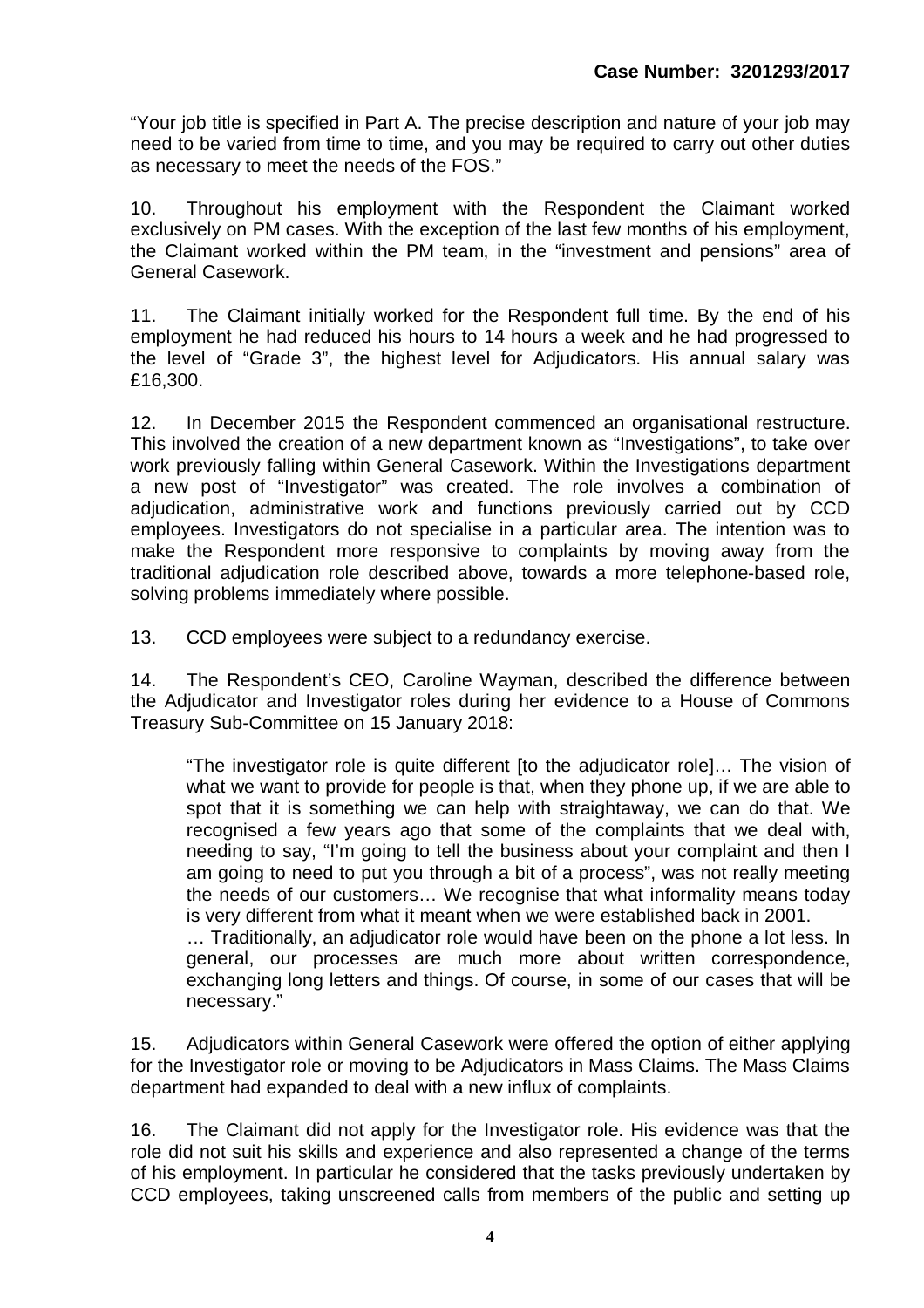complaints on the system, as well as working shifts, was not commensurate with his skills, knowledge and status in the organisation.

17. On 16 December 2016 all Adjudicators who had not successfully applied to become Investigators, including the Claimant, were informed by email that they would be moved into a Mass Claims team early in 2017, although they would continue to work on their General Casework cases until April. Mass Claims training would begin from April.

18. On 21 December 2016 the Claimant lodged a formal grievance about his planned transfer to Mass Claims. The letter concluded as follows:

"I consider myself to be clearly over-qualified for the role of PPI adjudicator.

It could be argued that the generic job description (and generic job title) which I agreed to eight years ago are out of date and that I have developed through custom and practice over more than eight years into a specialist adjudicator in the complex investments and portfolio management areas.

I have taken advice and the proposed transfer could amount to a breach of contract leading to a claim for constructive dismissal.

I need to add that most other adjudicators in the PM area resent the transfer to the PPI area and also associate it with de-skilling and loss of status.

In sum, a transfer to the PPI area would represent a de facto demotion and a change mainly to my detriment…."

The letter also alleged that the changes represented a redundancy situation and that the role of PPI adjudicator did not constitute suitable alternative employment.

19. A grievance hearing took place on 31 January 2017, conducted by Ian Smith, Head of Casework, Mass Claims.

20. The Claimant was transferred into a Mass Claims team on 13 February 2017, but as planned he continued to work exclusively on PM cases.

21. On 17 February 2017 Mr Smith wrote to the Claimant to inform him that his grievance was not upheld. On the issue of the Claimant's existing role, it was not accepted that the Claimant had become a "specialist adjudicator". The move to Mass Claims/PPI was within the terms of his contract. Further, it was not agreed that the move represented a de facto demotion or loss of status. It was not accepted that there was a redundancy situation because the work of an adjudicator will continue to exist within the FOS and the work of resolving PM complaints will also continue within the Investigation pods.

22. The Claimant appealed and following a hearing on 21 March 2017, conducted by Mark Sceeney, Ombudsman Leader, the appeal was dismissed by letter dated 4 April 2017. The letter stated that there had been no material change to the Claimant's role by moving him into Mass Claims/PPI. It was also not accepted that there was a redundancy situation. Responding to arguments made by the Claimant based on the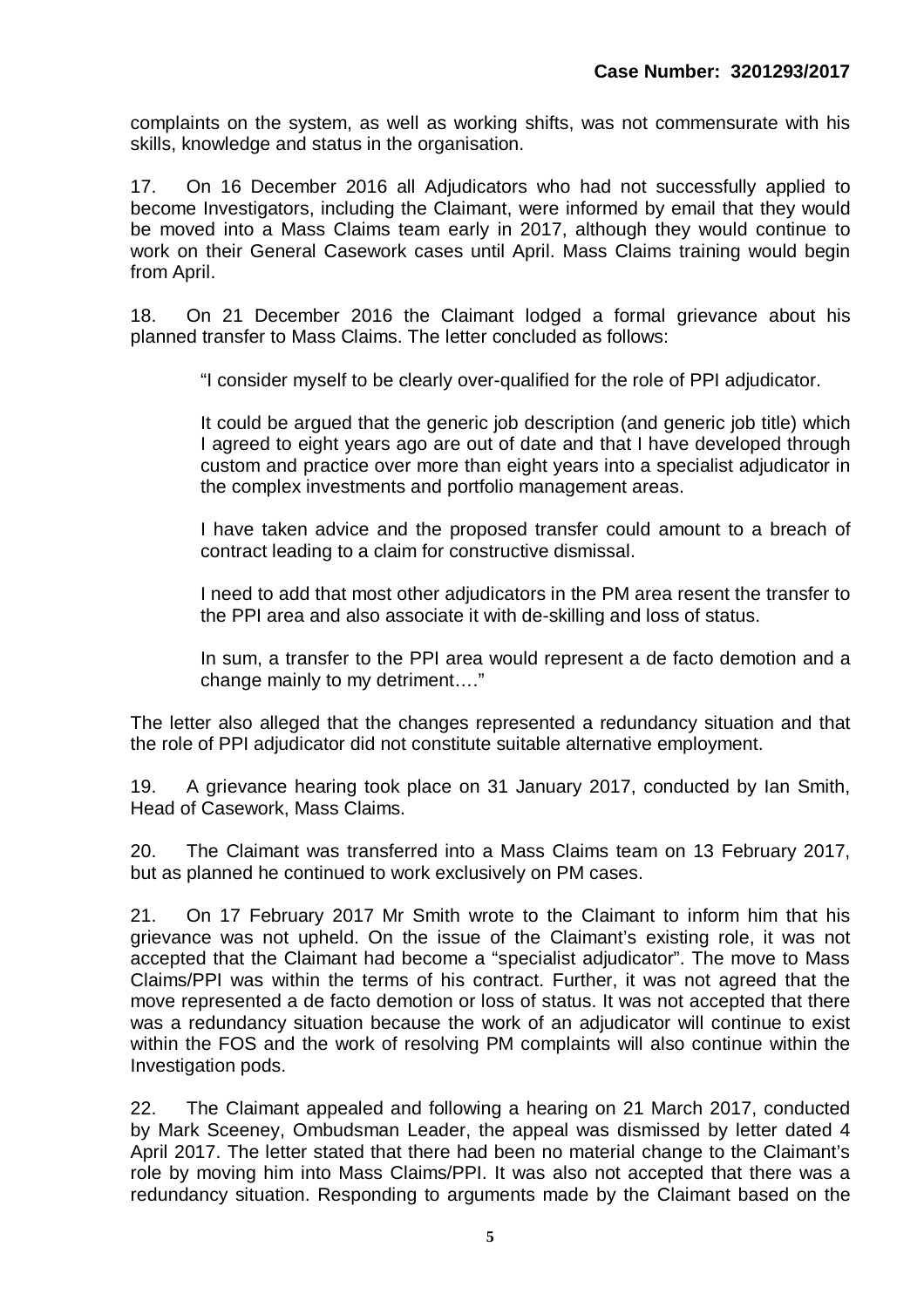Court of Appeal case of *Murphy v Epsom College*, the letter stated:

"Here at the Financial Ombudsman Service, we are not reducting the numbers of adjudicators or employing a different type of person; nor are we asking them to undertake work beyond their qualifications, skills or competence. The change programme has employed or redeployed a number of people as investigators, which is a wider role that handles cases from start to end to provide a more joined-up and cost-effective customer experience. But there is no corresponding reduction in adjudicators because the overall level of work in all areas is increasing not diminishing. In other words, there's plenty of casework needed to be done – and casework for which you and other adjudicators are amply skilled and qualified. Indeed, on your own version of events, you are more than qualified for it."

23. On 7 August 2017 the Claimant was told by email that he would start training to deal with PPI cases on 4 September 2017. By this stage the Respondent had also confirmed that once the Claimant had completed the training he would work solely on Mass Claims cases.

24. On the same date the Claimant sent an email to his line manager, Warren Wilson, stating that he considered the "radical change of duties" imposed on him represented a fundamental breach of contract. The email continues:

"I will undergo training as an adjudicator dealing with PPI/mass claims cases, under protest…

This should not however be construed as an affirmation of the contract. I am considering my position and options.

I reserve the right to accept FOS' repudiation of the contract (in the legal sense)."

25. On 4 September 2017 the Claimant resigned by a letter to HR in the following terms:

"I write to inform you that I am resigning from my position of adjudicator at Financial Ombudsman Service ('FOS') with immediate effect.

This is my formal letter of resignation.

I am left with no choice but to resign in light of the fundamental breach of contract by FOS. There is also a redundancy situation in law.

The reason for the resignation is the unacceptable radical change of employment duties imposed b FOS on me (a unilateral variation of the terms of my employment contract), from those of a specialist/general casework adjudicator dealing with portfolio management cases to those of an adjudicator training in and then dealing with PPI/mass claims cases.

My employment duties were changed on 4 September 2017 (i.e. today).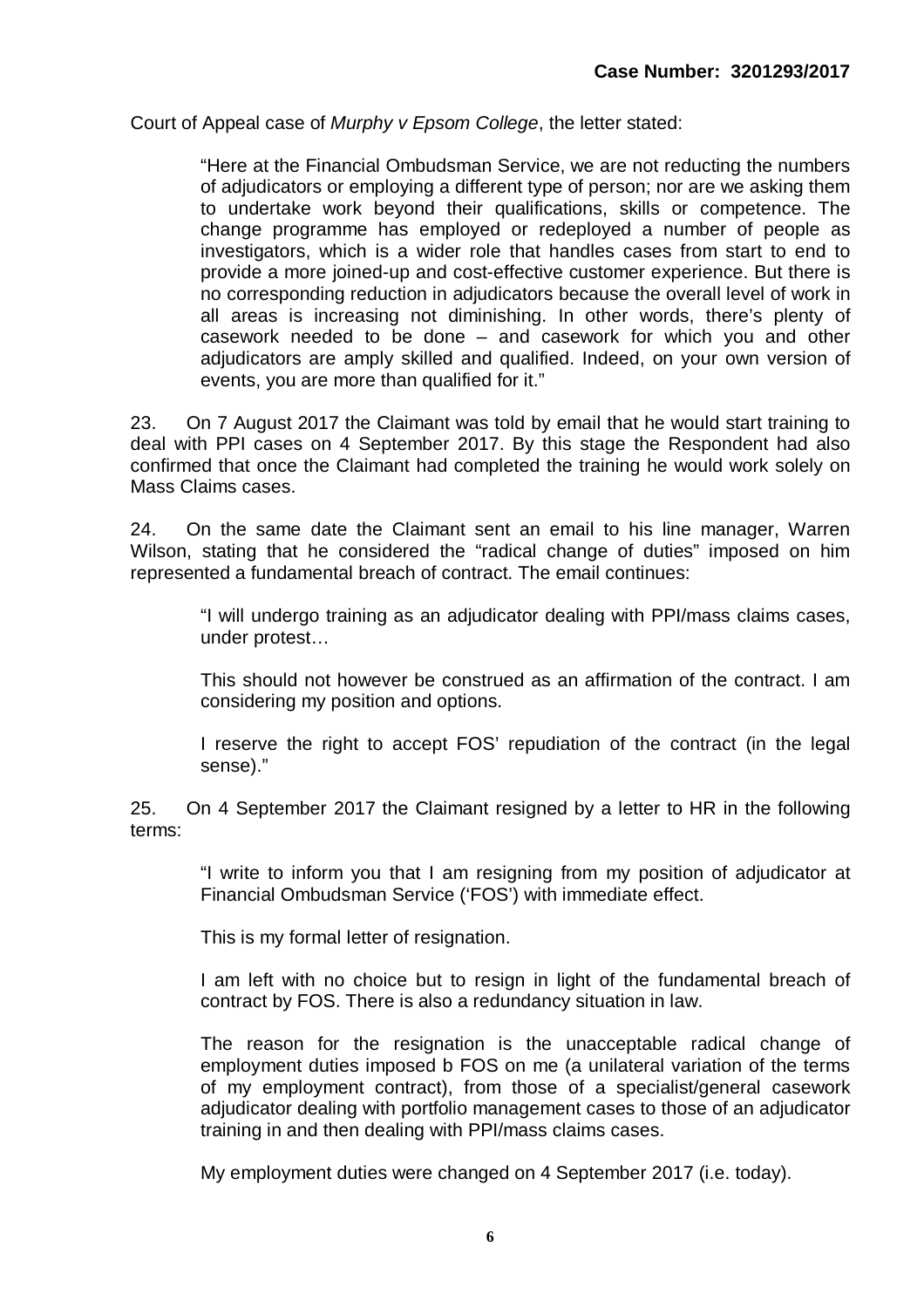I consider this to be a fundamental breach by FOS, which goes to the root of the contract.

FOS has breached several implied terms of my contract of employment, including the duty of mutual trust and confidence.

I am in this letter accepting the repudiatory breach committed by FOS and communicating this acceptance to you…

I have been dismissed by FOS.

There is a redundancy situation in law even if this is not acknowledged by FOS (in error). The role of adjudicator dealing with PPI/mass claims cases does not represent a suitable alternative employment for me in this redundancy situation.

…"

26. The Claimant commenced part-time employment with an employer in Paris on 3 October 2017. He had begun looking for other work in September 2016 and first made contact with this employer soon afterwards. On 25 July 2017 he was offered a parttime contract working 88 days a year on a salary of 30,000 EUR. He accepted this offer in late July or early August 2017. It was put to the Claimant in cross-examination that once this offer had been made, at a much higher salary than he was receiving at the Respondent, he was always going to take it, regardless of what happened to his job as an Adjudicator. The Claimant said he did not know whether he would have resigned but for the Respondent's breach of contract and said it was possible he could have done both jobs because he was not required to be physically present in Paris.

27. The Respondent accepts that there have been problems with the new structure. The evidence of Charlie Sweeney, a Lead Ombudsman and Director of Casework, was that of the 300 Adjudicators moved from General Casework to Mass Claims, 90% have moved back into "transition pods", effectively doing exactly the same work that they were doing before the restructure. This is principally because it materialised that some Investigators did not have sufficient knowledge or expertise to deal with all of the complaints. Mr Sweeney described this as a temporary solution and said it was still the Respondent's intention to train Investigators so that they could deal with all types of case.

#### Comparison of the Claimant's role and the role to which he was transferred

28. The Claimant contended that he was effectively recruited as a specialist, or "high calibre" Adjudicator because his qualifications and experience were above average and he had specific industry experience of investment products. He accepts, however, that nothing was said about the area to which he would be assigned until the end of his 2-3 week induction period, when he was assigned to the PM team. I do not accept that there was any agreement at the outset that the Claimant was employed exclusively to do PM work or work of an equivalent level. It is clear from his written contract and the "job profile" that applied at the time that he was recruited as a general Adjudicator. I accept the Claimant's assertion that if he had been assigned to Mass Claims at the outset he would have left, but that does not mean that there was a contractual agreement that he would be assigned to any particular area of work.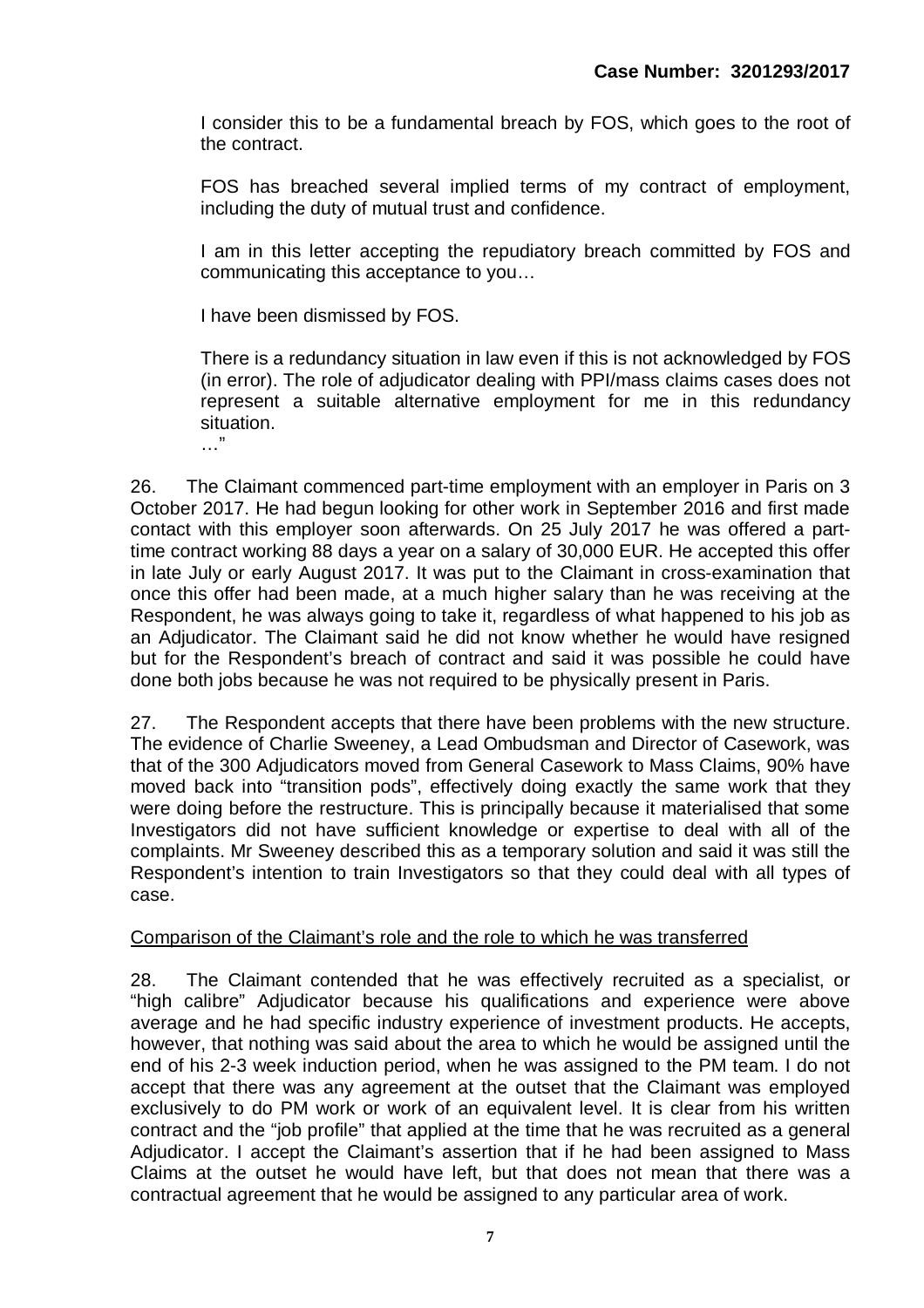29. In October 2012 the Respondent issued a new job description for Adjudicators. It includes the following:

#### "**about the job**

You will be resolving disputes between financial businesses and their customers – so you will be the face of the ombudsman service, speaking to customers over the phone and communicating with them in writing.

Some consumers will have already complained, not got the answer they were hoping for, and be looking for help on what they can do next. Some will be unsure where to turn to, and may be in need of urgent help. Some might want to know if what the financial business is offering them is fair. Or some might simply be checking how their case is going.

When we take on a consumer's case, your job is to work out what really happened – and to make a fair and reasonable decision on the outcome…

…

#### **about you**

…

You won't have to know about any specific aspect of financial services – our experts will train and support you throughout your time with us."

30. The Claimant recalls seeing this document at the time, but he says that he took the view that it did not apply to him and he simply ignored it.

31. The Respondent does not argue that the document has contractual status as such, but does argue that the Respondent was entitled to "revise" the Claimant's job description in this way pursuant to clause 2 of the contact. I find that it does not accurately reflect the reality of the Claimant's role, or for that matter any of the Adjudicators in General Casework. It clearly envisages that Adjudicators will do preconversion work. As noted above, until the reorganisation this was not part of the role of Adjudicators working in General Casework. The document therefore represented a significant change to the Claimant's duties, but given that nothing changed in practice for those working in General Casework until the restructure, more than four years later, I find that it had no effect as regards their contractual duties.

32. Most of the questioning of witnesses during the hearing addressed the issue of how PM work compared to PPI work. In his skeleton argument prepared for closing submissions, Mr Milford on behalf of the Respondent said, "For the avoidance of doubt, R accepts that as a general proposition, complaints in portfolio management may on average (though not by any means universally) be more complex than complaints in Mass Claims." Even that limited concession, however, was not made by any of the Respondent's witnesses. Overall I consider that the Respondent has, at least until closing submissions, been very reluctant to accept an obvious fact – that of course there will be a range of complexity in every area, but in general terms PM work is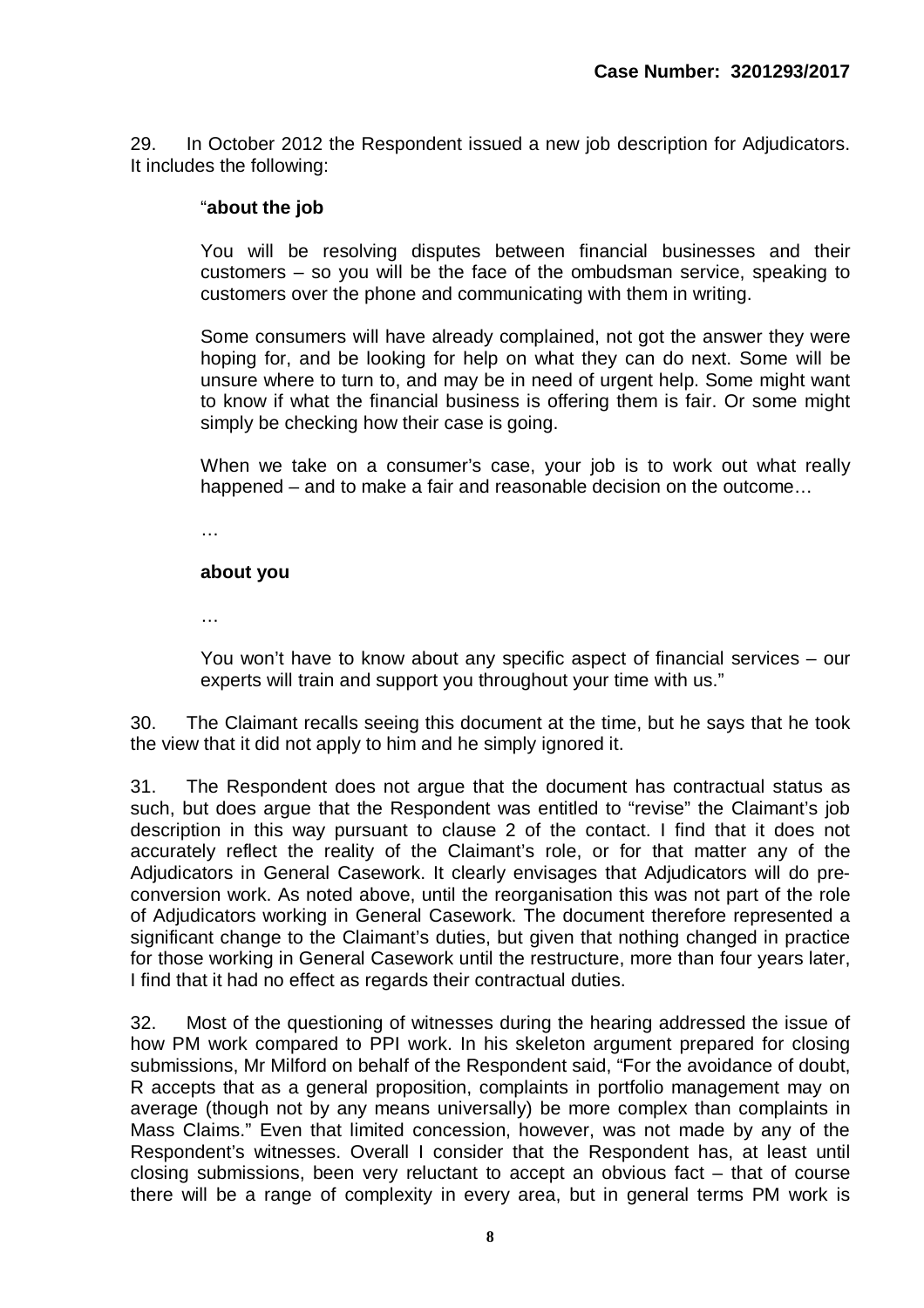considerably more complex than PPI work.

33. Mr Smith's response to the Claimant's grievance, for example, failed to address the essential contention that PM work is inherently more complicated:

"I accept that the sheer volume of PPI complaints (e.g. 3,000 or so a week) means that the Financial Ombudsman Service needs to process such cases in a slightly different way, using tools and techniques that are particularly suited to the very large volumes. Many of the cases do involve similar issues; and there are clearly-defined policy issues and redress formulae that are capable of being captured in a knowledge tool (Navigator) for more efficient processing. And it's true that most PPI cases involve smaller files and, thus, attract higher performance targets. But this doesn't stop adjudicators from applying their common sense and sound judgment to the varying facts and individual circumstances; nor does it stop them from exercising their forensic and mediation skills – or choosing the most appropriate means of communicating answers for the case in hand. I'm also mindful that adjudicators such as you use similar knowledge tools for aspects of investment work (e.g. redress in *Compass*). I think it's too simplistic to conclude that lower targets in investment connote a specialist status or more esoteric role. I don't think the facts speak for themselves."

34. That was a response to two specific issues raised by the Claimant as indicators of the difference in complexity: the fact that a decision-making tool (Navigator) is used in PPI work, and the fact that Adjudicators are expected to deal with a far higher number of cases within the same time. While it may be true that those facts do not *necessarily* demonstrate a difference in complexity, they are reasonable indicators, and Mr Smith did not address the fundamental point that the work in PM is more complex.

35. The most useful evidence I heard as to the differences between the *nature* of the work in the two areas came from Richard Whinder, an experienced Team Manager who was the Claimant's line manager in PM for two and a half years and is now a manager of a PPI team. He agreed with the proposition that in general terms PM cases are complex and PPI cases are not. Describing the work of adjudicators in the two areas, he said:

"There are differences between how PM and PPI adjudicators handle cases. With PM cases the adjudicator would only receive the case once converted. They had case ownership. "View letters" would have a standard introduction paragraph. They'd have to complete the background circumstances and complaint from scratch. They keep case until closed or passed to an ombudsman. If it went to an ombudsman, the adjudicator would draft the final decision for the ombudsman. In PPI historically there was virtually no case ownership, but that began to change and some case ownership was encouraged. The adjudicator would often just deal with the next stage of the case, e.g. just look at jurisdiction then pass to someone else. If it goes to a decision they would just pass it to the decision queue. For mortgage and credit card cases [PPI], we would get key documents from the consumer and the business. The adjudicator would enter it into Navigator, which gives a suggested outcome. I have not seen a case yet where the adjudicator disagreed with the outcome. I assume it's an accurate system. It then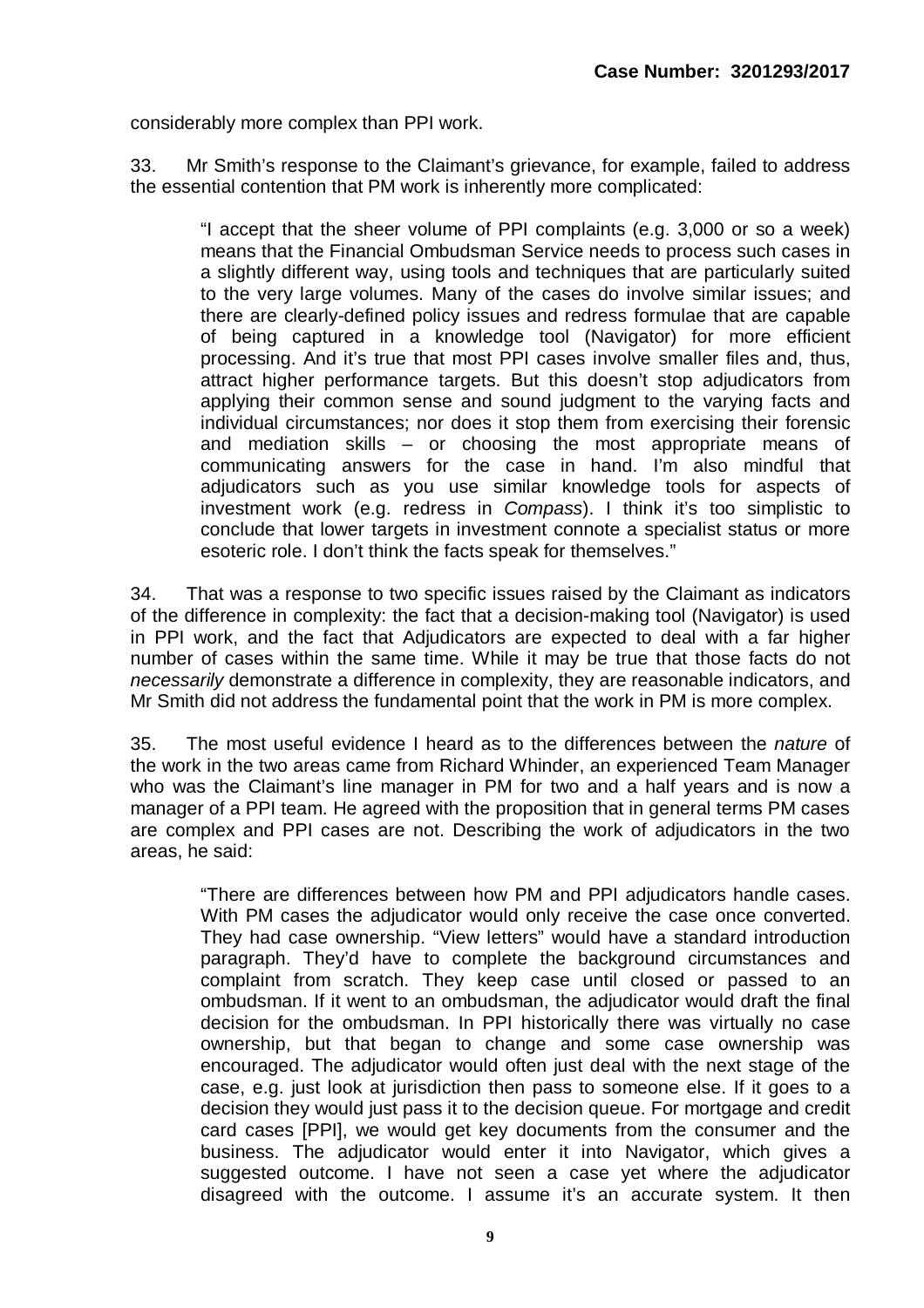produces suggested paragraphs, which may require some tailoring. If it went to a decision, would go to decision queue. I believe decisions are drafted by the ombudsman."

36. Mr Whinder also said that PM Adjudicators would be expected to deal with one or two cases a week, whereas PPI Adjudicators would be expected to complete 10 to 15 cases in a week.

37. Helene Pantelli, an Ombudsman Leader, confirmed that she was aware that PM Adjudicators drafted decisions for the ombudsmen. She said that this possibly also happened in pensions, but not in other areas as far as she knew. She always wrote her own decisions.

38. As to the use of decision-making tools, it was not in dispute that the Navigator tool was used for most PPI cases. Although I accept that there would be an element of judgement required in order to enter some of the information into the system, this does represent a marked difference to the way in which PM cases are dealt with. Indeed the whole point of a separate Mass Claims department is to achieve efficiency in dealing with a very large volume of cases raising the same issues. It is self-evident that the level of intellectual input from Adjudicators using Navigator will be lower than in cases where they are required to make an assessment and draft adjudication letters from scratch.

39. Contrary to the suggestion in Mr Smith's letter that similar tools are used in other areas, it was accepted that the "Compass" tool is rarely, if ever, used in PM cases. The evidence of Roger Yeomans, an extremely experienced ombudsman who worked very closely with the Claimant for many years, was that the type of work the Claimant did in PM was very complex and was certainly not suitable for a decision-making tool. He described the Claimant's work as follows:

"Not all of the cases you [the Claimant] dealt with involved a portfolio but many did. You would be looking at several investments, need to understand them all, how they interrelate in the portfolio, what was the risk appetite of investor, etc. There's a lot going on. The complainants are also well clued up. They will certainly often think they know more about it than you do. They sometimes present complex arguments. You have that to cope with that as well. To do the job properly you have to grapple with quite complex arguments. Also from the financial firms themselves."

40. Another example of the Respondent's reluctance to accept the obvious point about PPI cases being more straightforward than PM cases was the frequent mention of the Supreme Court decision in *Plevin v Paragon Financial Ltd* [2017] UKSC 23. It was suggested by a number of the Respondent's witnesses that this judgment, which effectively created a new ground of complaint for consumers in PPI cases where high rates of commission applied, illustrated the actual and potential complexity of PPI work. In fact it was clear from Mr Sweeney's evidence that although the issues in the *Plevin* case itself were no doubt complex, and there would have been high level policy discussions within the Respondent to decide how to process complaints raising these issues, that did not translate into any additional difficulty or complexity in the work of PPI Adjudicators. If anything, the cases in which "Plevin" issues were raised were usually more straightforward than others.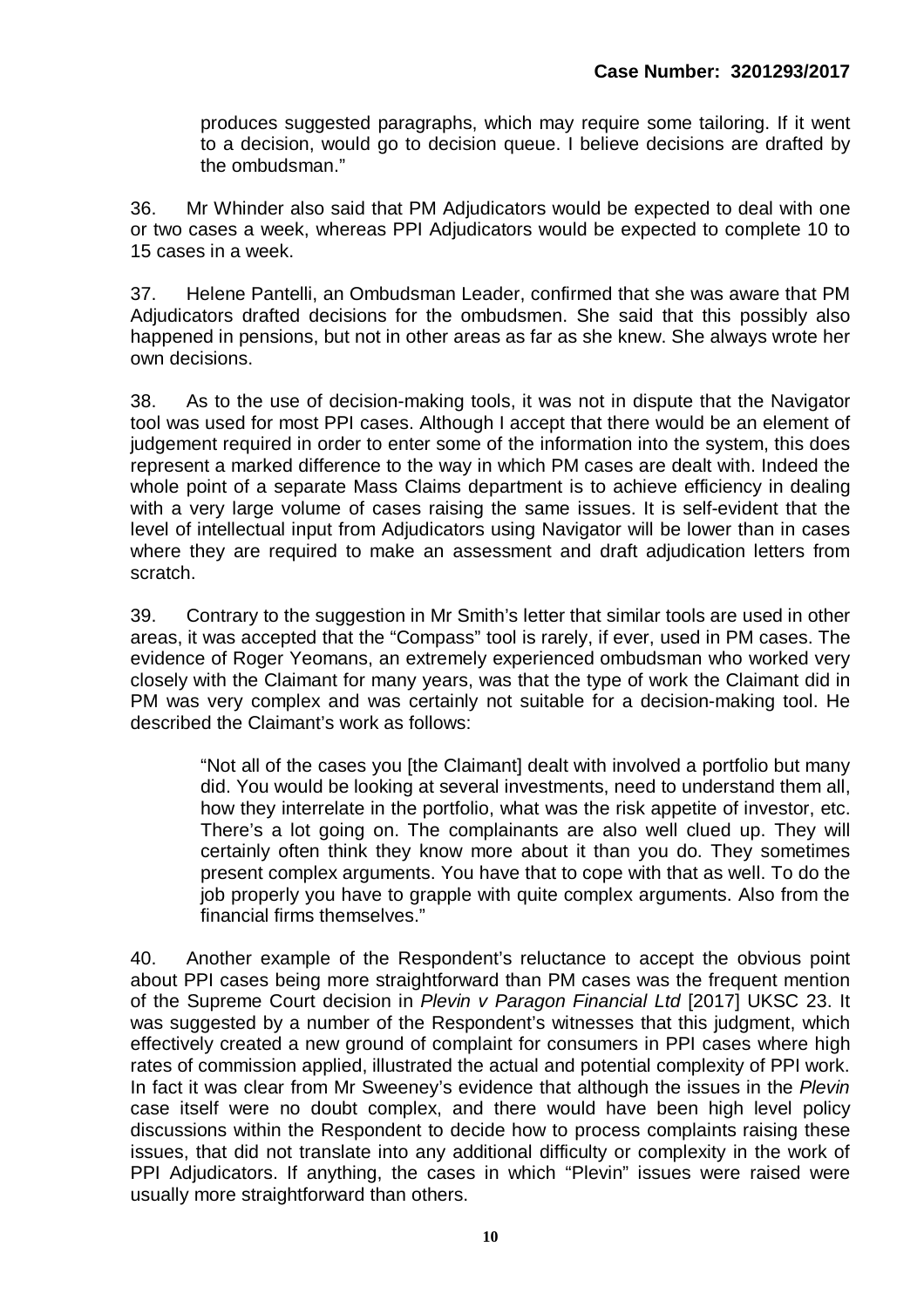41. Both parties included in the bundle examples of decisions as a means of demonstrating the types of issues that arise in PPI and PM. It is very difficult to deduce anything about the nature of the work of Adjudicators from such decisions, so I have given them very little weight, but it is of some note that the Respondent included only two PPI decisions, one from 2008, when PPI was a relatively new area and before the FSA had published guidelines on such cases, and a recent decision from late 2017 which extends to 34 pages, and which its witnesses accepted was not at all reflective of typical PPI work.

42. One of the Respondent's arguments was that the Claimant resigned before he had experienced PPI work and, had he stayed, it is likely that he would have been allocated cases at the more complicated end of the spectrum. Although the Claimant could reasonably have assumed that he would be recognised as an experienced and highly capable Adjudicator, so that he might in time be allocated more complicated PPI cases, there was nothing in the correspondence about the transfer to indicate that he would be treated any differently to any other PPI Adjudicator. There were certainly no guarantees that he would not be doing the type of cases that are suitable for Navigator for the foreseeable future. As it happens, if the Claimant had stayed, the high likelihood is that he would have moved back to PM work in one of the "transition pods".

43. A final area of dispute was the extent to which Adjudicators were transferred from one product area to another. The Respondent said that all Adjudicators were required to be flexible and that transfers between product areas were common. The Claimant accepted that transfers between other areas took place, but his evidence was that it hardly ever happened within the PM team. He said that only two PM Adjudicators were moved to another area during his nine years of working for the Respondent. That evidence was not challenged. Importantly, there was no evidence of any Adjudicators having being moved from General Casework to Mass Claims or vice versa before the 2017 reorganisation. Ms Pantelli said that there was an occasion when ombudsmen were temporarily "borrowed" from Mass Claims to help with a queue of cases in General Casework, but no examples were given of Adjudicators being moved in the same way, other than the very recent transfer back to the "transition pods" of those moved from General Casework to Mass Claims.

#### **THE LAW**

44. Section 95(1)(c) of the ERA provides:

#### **95 Circumstances in which an employee is dismissed**

(1) For the purposes of this Part an employee is dismissed by his employer if (and, subject to subsection (2) . . ., only if)—

… (c) the employee terminates the contract under which he is employed (with or without notice) in circumstances in which he is entitled to terminate it without notice by reason of the employer's conduct.

Dismissals pursuant to section 95(1)(c) are known as constructive dismissals.

45. Four conditions must be met in order for an employee to establish that he or she has been constructively dismissed: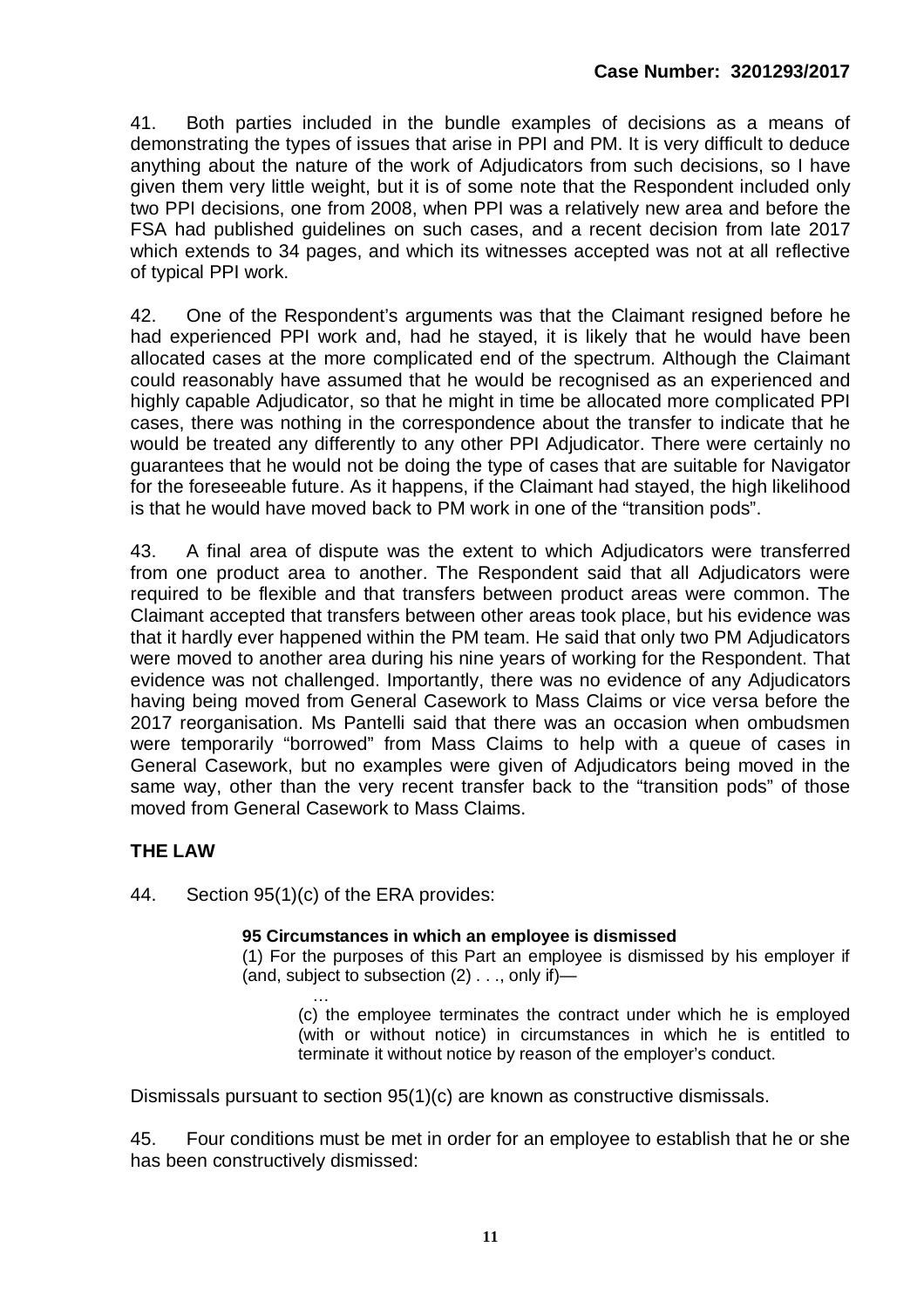- 45.1 There must be a breach of contract by the employer. This may be either an actual or anticipatory breach.
- 45.2 The breach must be repudiatory, i.e. a fundamental breach of the contract which entitles the employee to treat the contract as terminated.
- 45.3 The employee must leave in response to the breach.
- 45.4 The employee must not delay too long before resigning, otherwise he or she may be deemed to have affirmed the contract.

(*Western Excavating (ECC) Ltd v Sharp* [1978] ICR 221 and subsequent cases)

46. An employer owes an implied duty of trust and confidence to its employees. The terms of the duty were set out by the House of Lords in *Mahmud v Bank of Credit and Commerce International SA* [1997] ICR 606 and clarified in subsequent case-law as follows:

"The employer shall not without reasonable and proper cause conduct itself in a manner calculated or likely to destroy or seriously damage the relationship of confidence and trust between employer and employee."

Any breach of this term is necessarily fundamental and entitles an employee to resign in response to it (*Morrow v Safeway Stores Ltd* [2002] IRLR 9).

47. Pursuant to section 98 ERA it is for the employer to show that the reason for dismissal is either a reason falling within subsection (2) (capability, conduct, redundancy, breach of statutory duty) or "some other substantial reason of a kind such as to justify the dismissal of an employee holding the position which the employee held". According to section 98(4) the determination of the question whether the dismissal is fair or unfair "depends on whether in the circumstances (including the size and administrative resources of the employer's undertaking) the employer acted reasonably or unreasonably in treating it as a sufficient reason for dismissing the employee" and "shall be determined in accordance with equity and the substantial merits of the case."

48. Part XI of the ERA provides, so far as relevant:

#### **136 Circumstances in which an employee is dismissed**

(1) Subject to the provisions of this section and sections 137 and 138, for the purposes of this Part an employee is dismissed by his employer if (and only if)—

(a) the contract under which he is employed by the employer is terminated by the employer (whether with or without notice),

… (c) the employee terminates the contract under which he is employed (with or without notice) in circumstances in which he is entitled to terminate it without notice by reason of the employer's conduct.

…

#### **139 Redundancy**

(1) For the purposes of this Act an employee who is dismissed shall be taken to be dismissed by reason of redundancy if the dismissal is wholly or mainly attributable to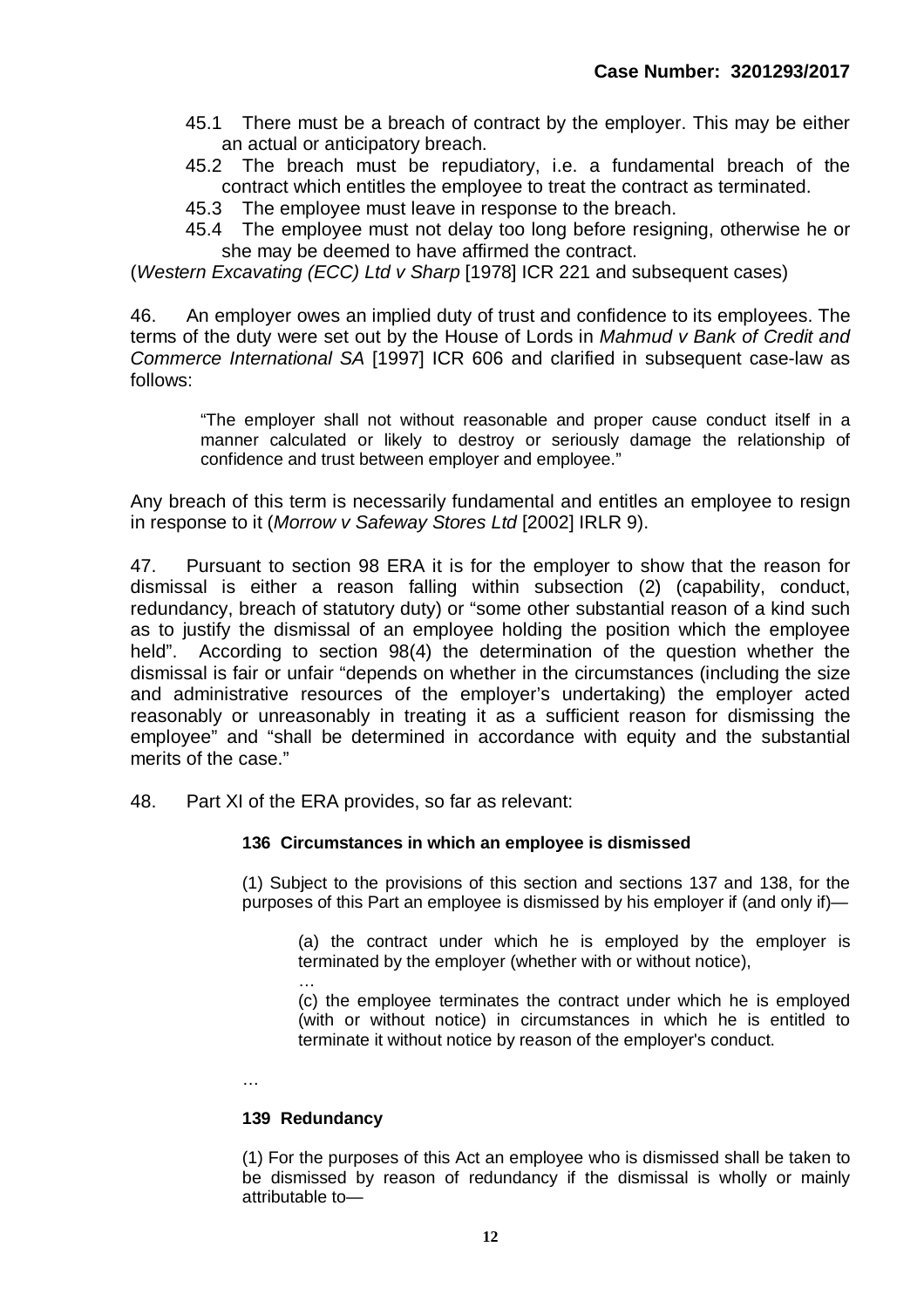(a) the fact that his employer has ceased or intends to cease—

(i) to carry on the business for the purposes of which the employee was employed by him, or

 (ii) to carry on that business in the place where the employee was so employed, or

(b) the fact that the requirements of that business—

- (i) for employees to carry out work of a particular kind, or
- (ii) for employees to carry out work of a particular kind in the
- (iii) place where the employee was employed by the employer,

have ceased or diminished or are expected to cease or diminish.

… (6) In subsection (1) "cease" and "diminish" mean cease and diminish either permanently or temporarily and for whatever reason.

…

#### **141 Renewal of contract or re-engagement**

(1) This section applies where an offer (whether in writing or not) is made to an employee before the end of his employment—

- (a) to renew his contract of employment, or
- (b) to re-engage him under a new contract of employment,

with renewal or re-engagement to take effect either immediately on, or after an interval of not more than four weeks after, the end of his employment.

(2) Where subsection (3) is satisfied, the employee is not entitled to a redundancy payment if he unreasonably refuses the offer.

(3) This subsection is satisfied where—

(a) the provisions of the contract as renewed, or of the new contract, as to—

(i) the capacity and place in which the employee would be employed, and

(ii) the other terms and conditions of his employment,

would not differ from the corresponding provisions of the previous contract, or

(b) those provisions of the contract as renewed, or of the new contract, would differ from the corresponding provisions of the previous contract but the offer constitutes an offer of suitable employment in relation to the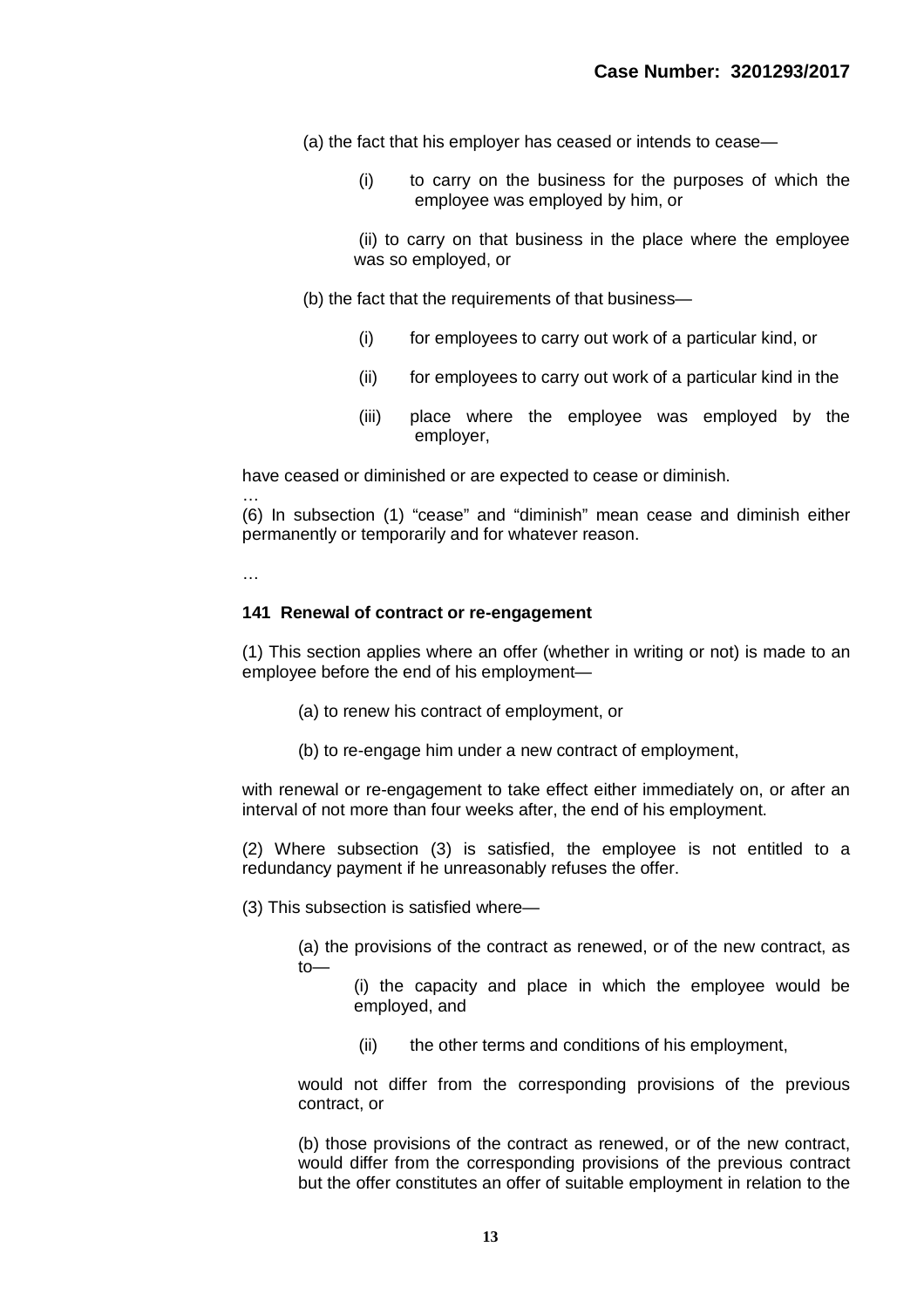employee.

#### **CONCLUSIONS**

…

#### Unfair dismissal

49. It is convenient to address the issue of the reason for the Claimant's resignation and the Respondent's arguments about affirmation of the contract first. Although in his ET1 and at various points in the hearing the Claimant referred to a number of other alleged breaches of the contract, including for example an alleged failure to consult, he has always maintained that the reason for his resignation was the fact that he was transferred to the Mass Claims/PPI department. The resignation letter is absolutely clear, that the reason was "the unacceptable radical change of employment duties imposed by FOS", and it was asserted that those duties were changed on 4 September 2017. The Respondent argues that the Claimant cannot rely on an actual breach on 4 September 2017 because by then he had already lined up a replacement job in Paris at a much higher salary. He was always going to leave once he had found that job. Insofar as the Claimant relies on an anticipatory breach of contract, i.e. the threatened move to Mass Claims, the Respondent argues that the Claimant affirmed the contract, relying on the principles in *W E Cox Toner Ltd v Crook* [1981] ICR 823.

50. In *Cox Toner*, the breach relied upon by the employee was a threat of dismissal. Some six months after the original threat the employee's solicitors wrote to the employers stating that the employee would resign unless the allegations were retracted. The employers refused to withdraw the allegations and the employee resigned approximately one month later. The EAT found that the employee had affirmed the contract by continuing to work and draw his salary during the final onemonth period, without saying that he was doing so "without prejudice" to his right to treat the contract as repudiated. Browne-Wilkinson J referred to the solicitors' ultimatum and said, "When that ultimatum was rejected, what possible justification can there have been for a further delay of nearly one month?". The EAT did not resolve the "difficult" question of whether the employee had affirmed the contract during the first six-month period.

51. The general principles to be applied were summarised by Browne-Wilkinson J as follows:

"If one party ("the guilty party") commits a repudiatory breach of the contract, the other party ("the innocent party") can choose one of two courses: he can affirm the contract and insist on its further performance or he can accept the repudiation, in which case the contract is at an end. The innocent party must at some stage elect between these two possible courses: if he once affirms the contract, his right to accept the repudiation is at an end. But he is not bound to elect within a reasonable or any other time. Mere delay by itself (unaccompanied by any express or implied affirmation of the contract) does not constitute affirmation of the contract; but if it is prolonged it may be evidence of an implied affirmation: *Allen v Robles* [1969] 1 WLR 1193. Affirmation of the contract can be implied. Thus, if the innocent party calls on the guilty party for further performance of the contract, he will normally be taken to have affirmed the contract since his conduct is only consistent with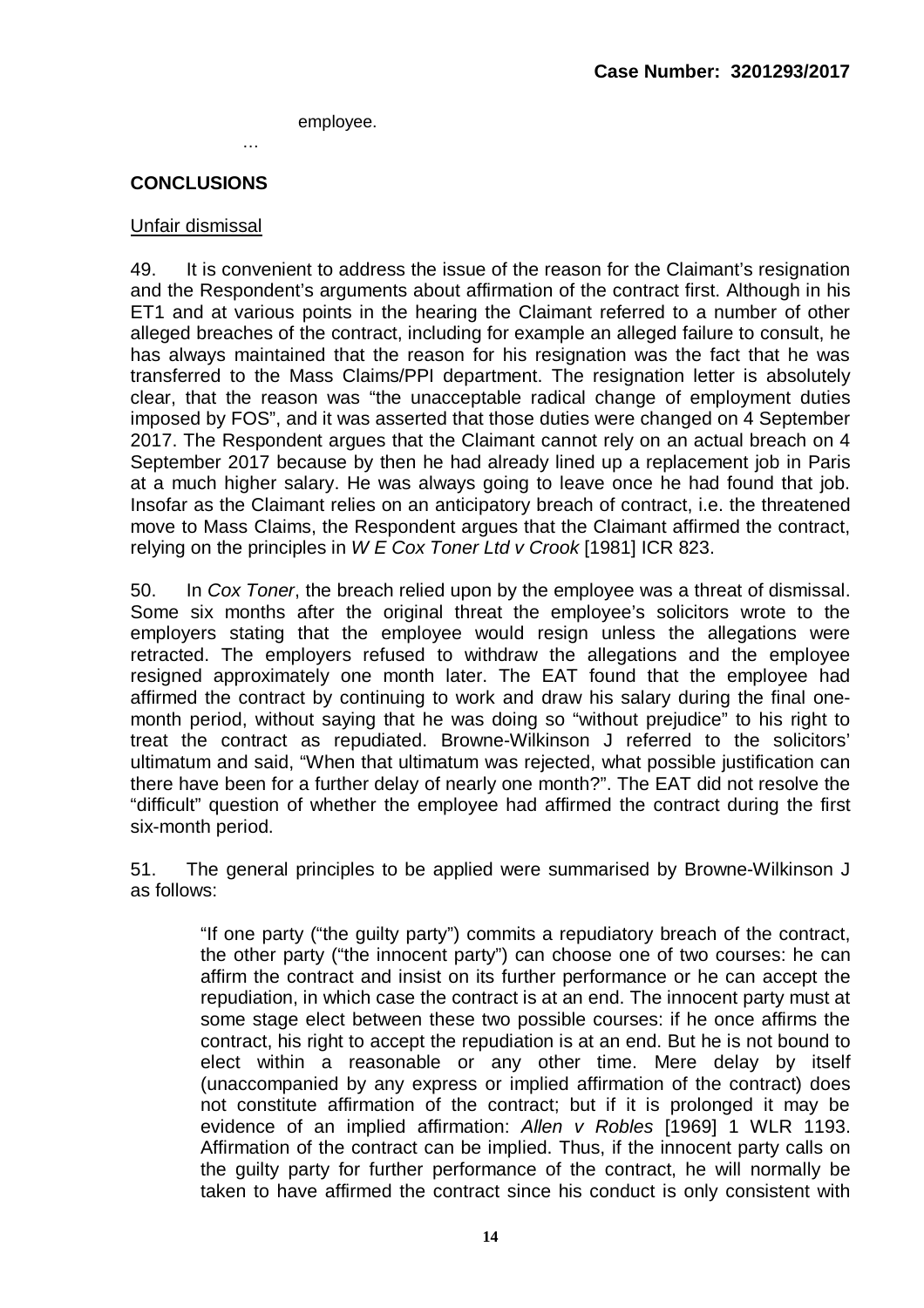the continued existence of the contractual obligation. Moreover, if the innocent party himself does acts which are only consistent with the continued existence of the contract, such acts will normally show affirmation of the contract. However, if the innocent party further performs the contract to a limited extent but at the same time makes it clear that he is reserving his rights to accept the repudiation or is only continuing so as to allow the guilty party to remedy the breach, such further performance does not prejudice his right subsequently to accept the repudiation." (828F – 829A)

52. In the present case the Claimant first asserted an anticipatory breach of contract ("the proposed transfer could amount to a breach of contract") in his grievance submitted on 21 December 2016. Although his grievance appeal was rejected on 4 April 2017, by then there had still not been any actual change to his duties. He had formally moved to a Mass Claims team, but he continued to work on PM cases, doing precisely the same work that he had been doing throughout his employment, until 4 September 2017. The Claimant said that he was very conscious throughout this period of the difficult situation he was in. He did not want to resign before there was a clear breach, but he was also conscious of the need not to affirm the contract. He must have decided to resign by late July or early August, when he accepted the position in Paris. Although he said that the two jobs could have coexisted it is reasonably clear that the Paris job was sought as a replacement for his job with the Respondent. The decision to resign was in response to the threatened change of duties, although the Claimant did not at that stage know the date on which he would have to stop doing PM work and commence PPI training. The date was communicated to him on 7 August 2017 and on the same date he said that he would undergo the training "under protest" and that this should not be construed as affirmation of the contract. He also expressly reserved the right to accept the alleged repudiation.

53. This case therefore differs from *Cox Toner* in two material respects. First, it is a case of anticipatory, not actual, breach of contract. Secondly, the Claimant expressly reserved his position on the alleged breach. Of course an employee cannot avoid affirming the contract indefinitely simply by saying that he reserves his position, but on the facts of this case I consider that there was no affirmation. The Claimant was genuinely considering his options, at least until he accepted the Paris job, and he always made that clear to the Respondent. He remained in employment until the point at which his duties were actually changed. He communicated his decision to resign on the day on which the alleged breach took effect. The fact that he might have resigned even if the Respondent had changed its mind and not required him to carry out PPI work is not relevant. If the Respondent had changed its mind, he would have lost the right to resign and treat himself as constructively dismissed (*Harrison v Norwest Holst Group Administration Ltd* [1985] ICR 668), but it did not – it carried out its intention to change the Claimant's duties against his wishes and he resigned at that point.

54. The next question, then, is whether the Respondent's conduct in transferring the Claimant to the Mass Claims area amounted to a fundamental breach of the contract of employment. I will consider the implied term of trust and confidence first.

55. The Respondent's principal argument rests solely on a point of law. Mr Milford argued that the scope of the implied term of trust and confidence cannot contradict the express terms of the Claimant's contract. Because the express terms permitted him to be moved to Mass Claims, where he would have remained an "Adjudicator", the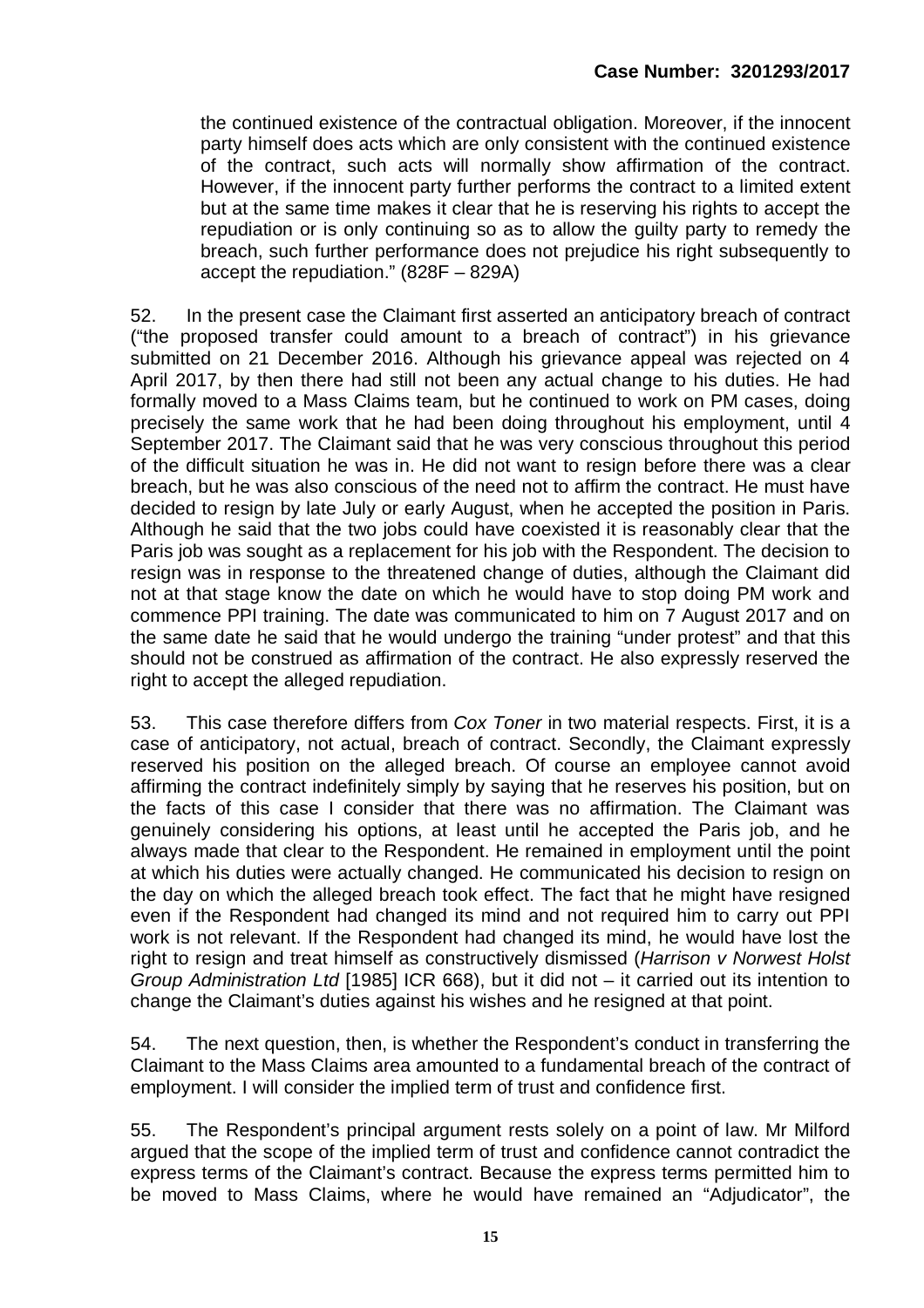Claimant cannot claim that the same transfer breached the trust and confidence term. Mr Milford relied on the case of *Reda v Flag Limited* [2002] IRLR 747.

56. *Reda v Flag* concerned two employees whose contracts said that they could be dismissed without cause at any time. They were dismissed without cause on a particular date in order to avoid having to grant them stock options pursuant to a scheme that was approved soon afterwards. The employees argued that the employer thereby acted in breach of the implied obligation of trust and confidence. The Privy Council rejected that argument:

"Their Lordships accept that the appellants' contracts of employment contained [the implied term of trust and confidence]… But in common with other implied terms, it must yield to the express provisions of the contract. As Lord Millett observed in *Johnson v Unisys* it cannot sensibly be used to extent the relationship beyond its agreed duration; and, their Lordships would add, it cannot sensibly be used to circumscribe an express power of dismissal without cause. This would run counter to the general principle that an express and unrestricted power cannot in the ordinary way be circumscribed by an implied qualification…" (Para 45)

57. I queried during Mr Milford's closing submissions whether his argument was compatible with cases concerning the application of the implied term to mobility clauses. He said he believed it was, although no such case was produced by either party so the point could not be examined in any detail. I also asked hypothetically what the position would be if the employer accepted that there was a substantial loss of status in a transfer to a role that fell within a generic job title. Mr Milford's submission was that this would make no difference. If the role comes within the duties set out in the express terms of the contract then there can be no breach of the trust and confidence term in requiring the employee to perform it.

58. Having now reminded myself of the authorities on mobility clauses, I am not persuaded by that submission. In *United Bank Ltd v Akhtar* [1989] IRLR 507 the EAT upheld a finding that the employer breached the trust and confidence term by requiring the employee to transfer from the Leeds branch to the Birmingham branch with less than one week's notice. This was despite the fact that such a transfer was permitted according to a literal reading of the terms of the contract.

59. Addressing the employer's argument that it is erroneous in law to imply a term which contradicts an express term of the contract, the EAT held:

"It seems to us that there is a clear distinction between implying a term which negatives a provision which is expressly stated in the contract and implying a term which controls the exercise of a discretion which is expressly conferred in a contract. The first is, of course, impermissible. We were referred to authority for that proposition but authority is hardly needed for it. The second, in our judgment, is not impermissible because there may well be circumstances where discretions are conferred but, nevertheless, they are not unfettered discretions, which can be exercised in a capricious way." (Para 44)

60. The EAT also specifically considered the implied term of trust and confidence, citing the formulation of Browne-Wilkinson J in *Woods v W M Car Services*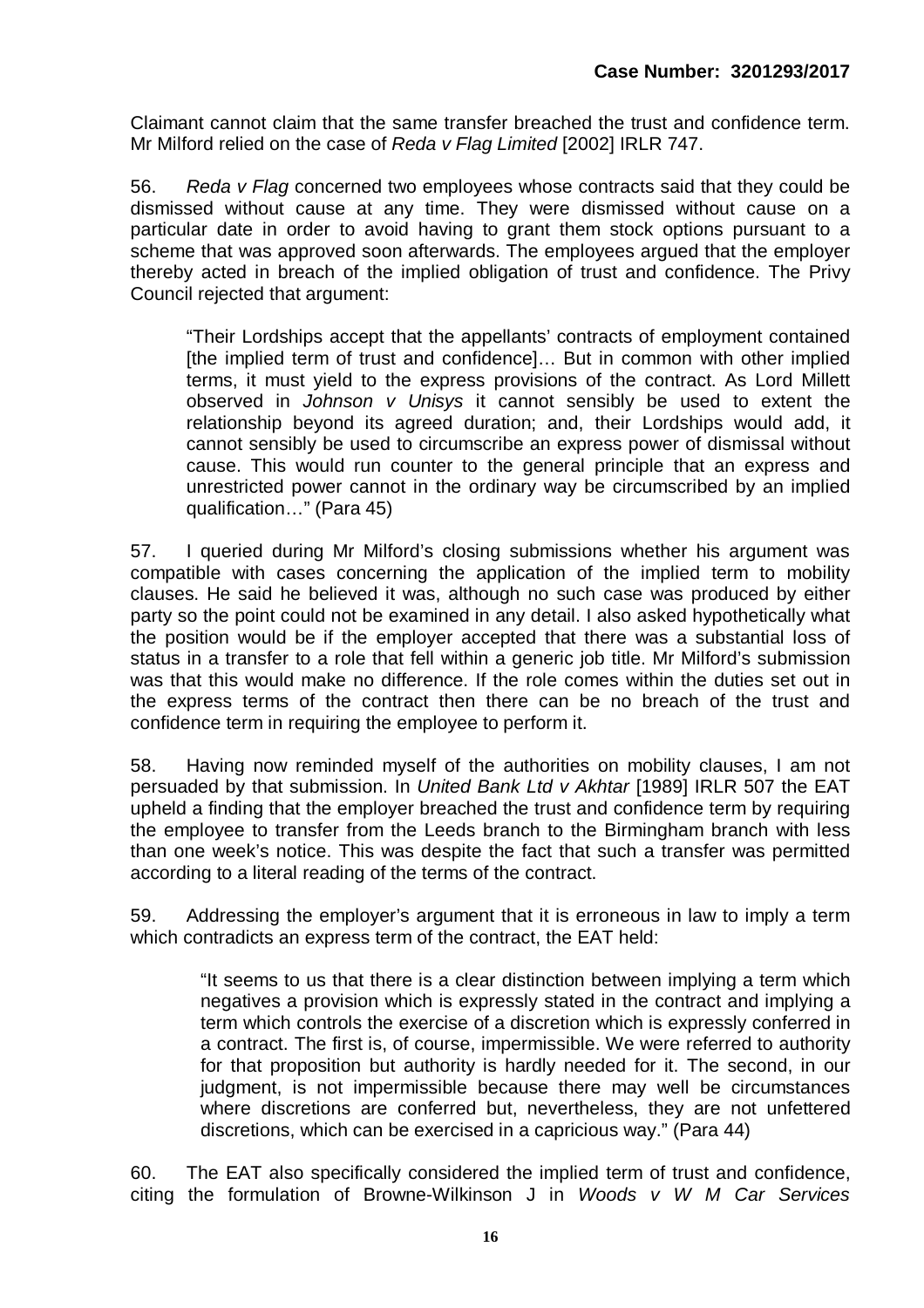*(Peterborough) Ltd* [1981] IRLR 347:

"[T]here is implied in a contract of employment a term that the employers will not, without reasonable and proper cause, conduct themselves in a manner calculated or likely to destroy or seriously damage the relationship of confidence and trust between employer and employee: *Courtaulds Northern Textiles Ltd v Andrew* [1979] IRLR 84. To constitute a breach of this implied term, it is not necessary to show that the employer intended any repudiation of the contract: the Tribunal's function is to look at the employer's conduct as a whole and determine whether it is such that its effect, judged reasonably and sensibly, is such that the employee cannot be expected to put up with it." (Cited at para 37 of *Akhtar*)

61. As for the interplay between that implied term and the express terms of a contract of employment, the EAT held:

"[T]here may well be conduct which is either calculated or likely to destroy or seriously damage the relationship of confidence and trust between employer and employee, which a literal interpretation of the written words of the contract might appear to justify, and it is in this sense that we consider that in the field of employment law it is proper to imply an over-riding obligation in the terms used by Mr Justice Browne-Wilkinson, which is independent of, and in addition to, the literal interpretation of the actions which are permitted to the employer under the terms of the contract. On that aspect of the matter, we have the Industrial Tribunal's finding that the situation here was that the bank's conduct, in which we include inactivity rather than activity, was such that if one looks at it reasonably and sensibly, it was such that the employee could not be expected to put up with it." (Para 50)

62. There is no contradiction between that analysis and *Reda v Flag* because what the employees were arguing for in *Reda v Flag* would have nullified the contractual right to dismiss without cause. The proposed implied term did not control the exercise of a discretion, but rather "negatived" an express provision.

63. I therefore do not accept the Respondent's argument that, as a matter of law, there could be no breach of the trust and confidence term in the present case. I consider the proper approach is to look at all of the circumstances of the transfer and determine whether it was such that the Claimant could not be expected to put up with it.

64. I have concluded that there was a breach of the trust and confidence term in the circumstances of this case. The role of Adjudicators working in Mass Claims has always differed substantially to the role of Adjudicators working in General Casework. I have found that the work was significantly less complex than PM work. There was no evidence before me on which to compare it with the work in other product areas within General Casework, but it is self-evident that Mass Claims work is intended to be processed much more quickly than other work. That is the whole point of having a dedicated department for such cases – to maximise efficiency and ensure that multiple cases involving the same or very similar issues can be disposed of without unnecessary duplication of work. In PPI cases that is achieved by using the Navigator tool, which produces standard paragraphs for an adjudication letter. It is inevitable that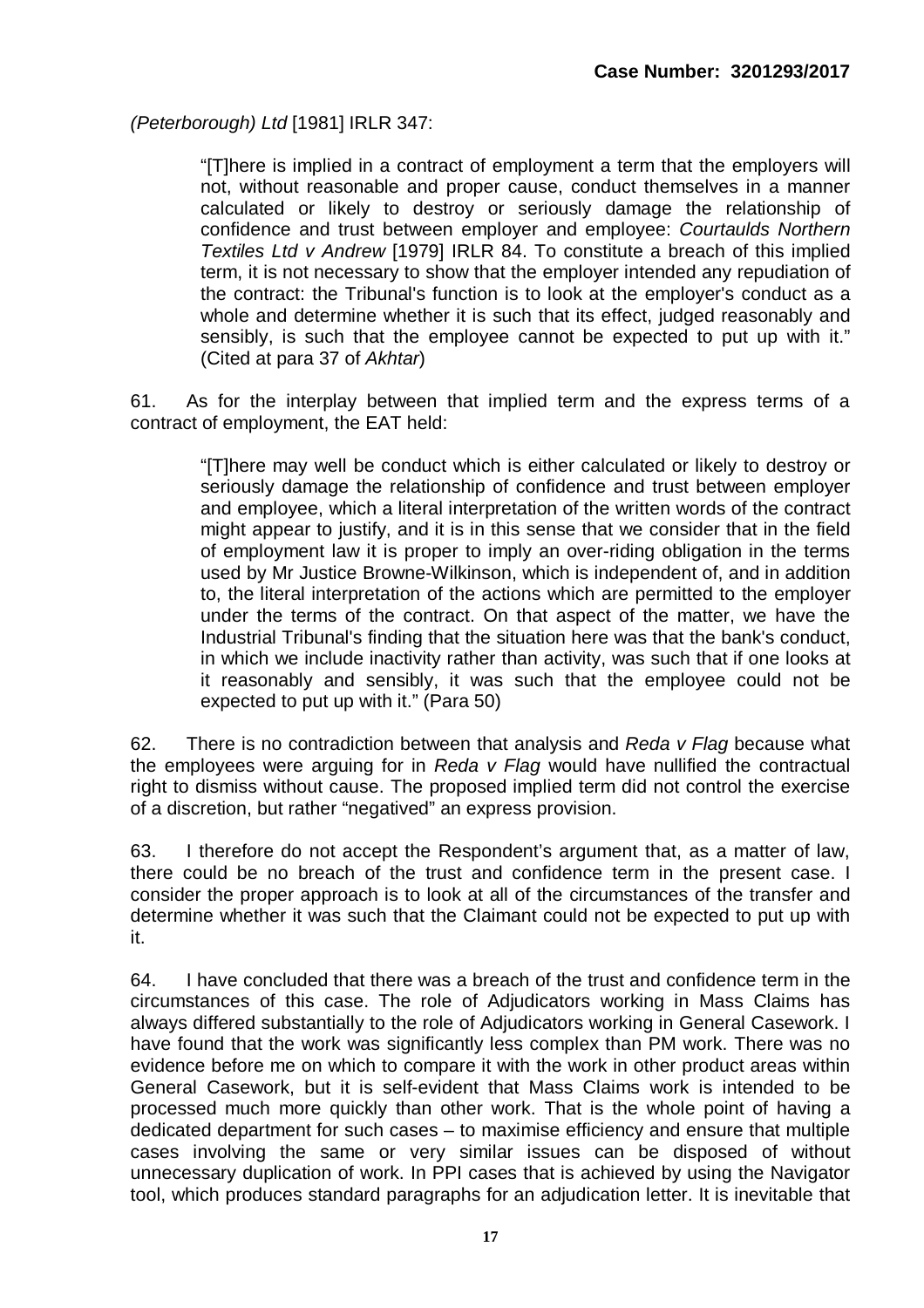the intellectual input of Adjudicators in that area will be considerably lower than in General Casework. This is consistent with the historical lack of case ownership and the fact that Adjudicators in Mass Claims have a wider range of duties, including receiving calls from members of the public.

65. It is very significant that there was no evidence of any Adjudicators having been transferred from General Casework to Mass Claims prior to the 2017 reorganisation, despite the repeated assertion of the Respondents' witnesses that flexibility was an essential aspect of the Adjudicator role. The evidence suggested that when additional resource was needed in Mass Claims, the Respondent would recruit Adjudicators specifically for that department. I accept that within General Casework Adjudicators were sometimes required to move from one product area to another, but it is significant that the Claimant worked exclusively on PM cases for the entirety of his nine years of employment. I have already found above that the job description issued in October 2012 did not accurately reflect the Claimant's role.

66. Although the Claimant had been recruited as a generic "Adjudicator", the effect of that background was that the Claimant was entitled to assume that he would not be indefinitely deployed to the Mass Claims department, conducting the same type of work as the existing Mass Claims Adjudicators. That is not the same as saying that the Claimant was contractually entitled to work in the PM team permanently or that he could only have been transferred to another team within General Casework that deals with work at a similar level of complexity (he suggested that the pensions would have been equivalent), but Mass Claims was viewed as, and in reality it was, different and lower status work. Nor do I consider that the Respondent was not entitled to require the Claimant to carry out additional functions, such as answering calls from members of the public. This would have been permitted under clause 2 of Part C of the contract of employment ("you may be required to carry out other duties as necessary to meet the needs of the FOS"). The important factors are that the Respondent has always distinguished between Mass Claims and General Casework Adjudicators, has never required a General Casework Adjudicator to transfer to Mass Claims before, and there was a significant loss of status involved in such a transfer.

67. I find that, in requiring the Claimant to move to Mass Claims against his will, the Respondent conducted itself in a manner calculated or likely to destroy or seriously damage the relationship of confidence and trust between it and the Claimant.

68. The Respondent argued that even if that were the case, the Respondent had "reasonable and proper cause" for changing the Claimant's work area, in circumstances where the Respondent had good business reasons for reorganising and the Claimant had decided not to apply for the Investigator role, and therefore there was no breach of the implied term.

69. The Claimant's position has always been that if the Respondent wished to reorganise in this way, it should have conducted a redundancy exercise for General Casework Adjudicators. He says that by transferring Adjudicators to Mass Claims without acknowledging a redundancy situation, the Respondent acted unreasonably. I agree that if there was a redundancy situation, the Respondent could not be said to have had "reasonable and proper cause" for its conduct.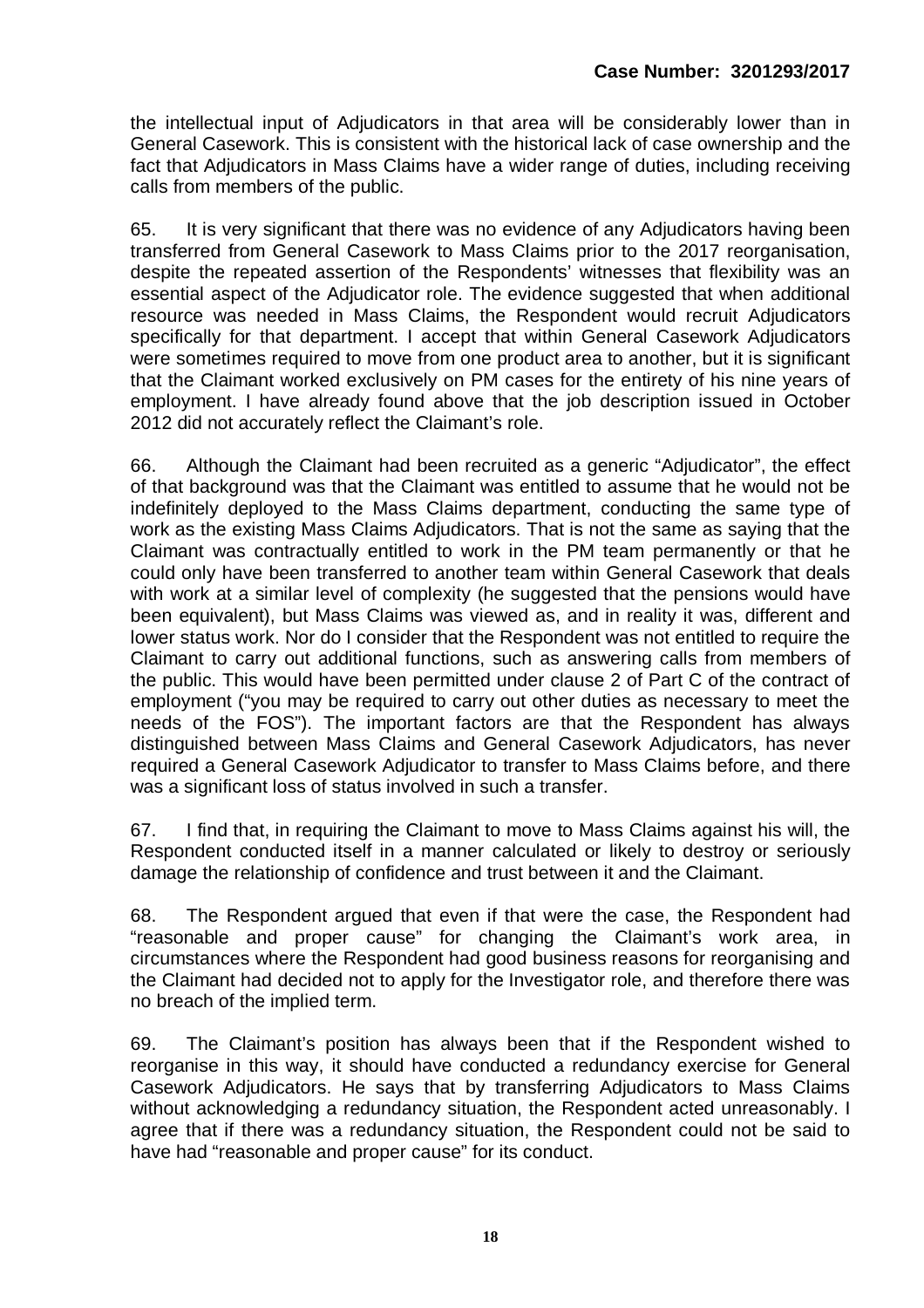70. For the reasons given below, I consider that there was a redundancy situation. The Respondent always disputed that. Whether or not there was a deliberate attempt to avoid making redundancy payments is not relevant. There cannot have been "reasonable and proper cause" for the Respondent's conduct in circumstances where Adjudicators, including the Claimant, were required either to apply for a newly created role or be moved to a different and lower status role, without acknowledging a redundancy situation (with all that that requires in terms of consultation and potentially payments to individuals who are dismissed by reason of redundancy). Regardless of the merits of the reorganisation, the Respondent's failure to acknowledge the redundancy situation was not reasonable.

71. I therefore conclude that the Respondent was in repudiatory breach of the contract, that that was a cause of the Claimant's resignation, and that he did not affirm the contract. He was therefore constructively dismissed.

72. Since I have found a breach of the trust and confidence term it is unnecessary to determine whether there was an implied term in the Claimant's contract that he was a "specialist PM" (or "high calibre", as he put it in closing submissions) Adjudicator and would only be required to carry out PM or equivalent work.

73. It is also unnecessary to consider the Claimant's argument that the move to Mass Claims constituted an actual dismissal.

74. The Respondent argues that even if the Claimant was dismissed, constructively or actually, the dismissal was for "some other substantial reason" and was fair. Again, I consider that the redundancy issue is determinative. Because the Claimant was dismissed by reason of redundancy (see below), the Respondent cannot establish that there was "some other substantial reason".

75. The Claimant's dismissal was therefore unfair.

#### Contractual redundancy payment

76. Because the requirements for entitlement to the contractual redundancy payment are narrower than for a statutory redundancy payment, I address that complaint first.

77. As noted above, it was agreed that the conditions for entitlement to the contractual redundancy payment were the same as for a statutory redundancy payment, except that there is no entitlement where the same or suitable alternative employment has been offered and rejected (whether reasonably or not).

78. The first question is whether the Claimant was dismissed by reason of redundancy. According to s.139 ERA an employee shall be taken to be dismissed by reason of redundancy if the dismissal is "wholly or mainly attributable to the fact that the requirements of [the] business for employees to carry out work of a particular kind have ceased or diminished or are expected to cease or diminish". Subsection (6) confirms that "cease" and "diminish" mean cease and diminish either permanently or temporarily and for whatever reason.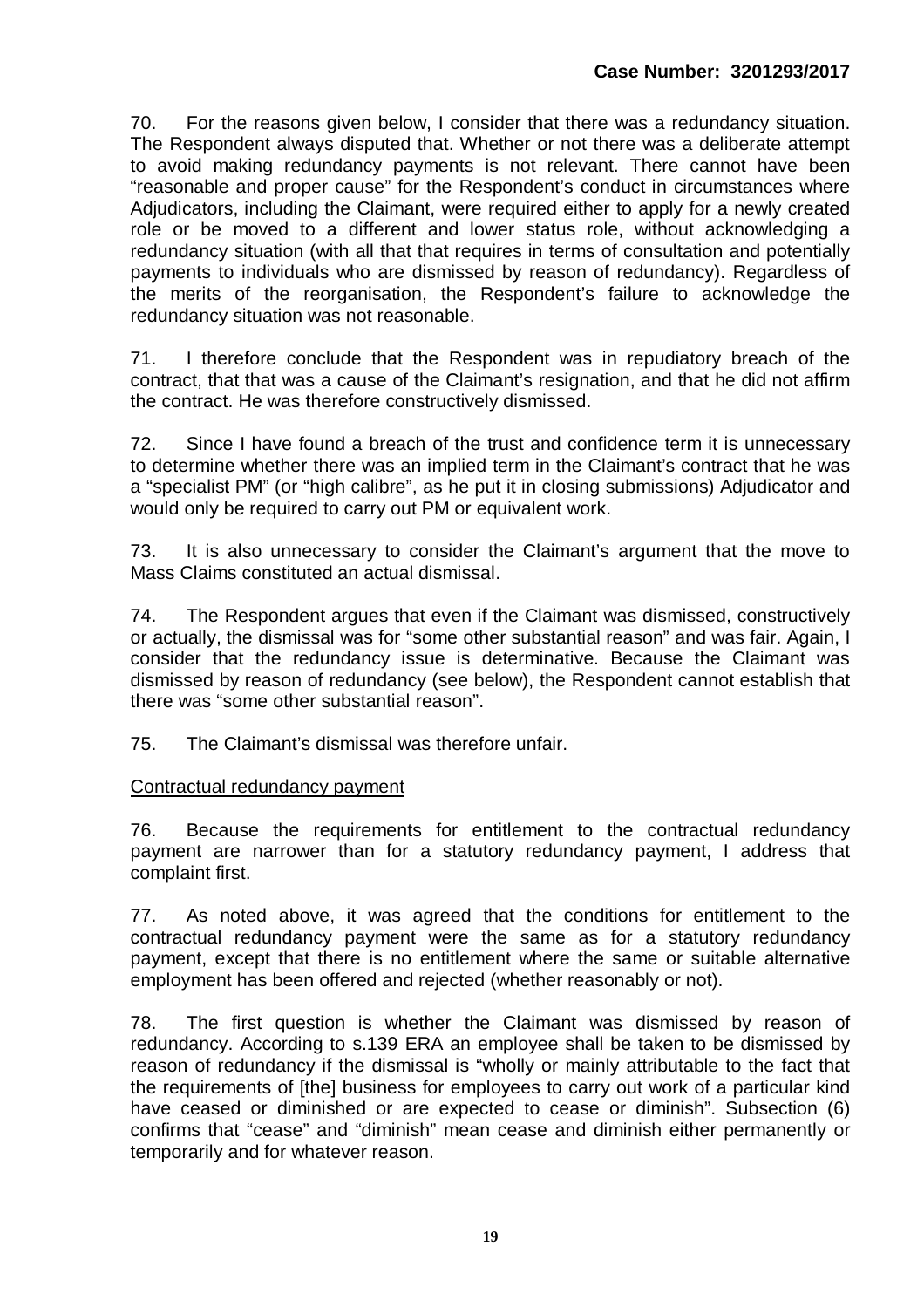79. The Respondent relied on *Home Office v Evans* [2008] ICR 302 and suggested that the statutory test is not met unless there is a proposal to dismiss by reason of redundancy. But that case concerned a different question, namely whether a the employer was bound to follow a contractual redundancy procedure that applied where there was a redundancy situation and a duty to consult under s.188 of the Trade Union and Labour Relations (Consolidation) Act 1992. That duty only arises where there is a proposal to dismiss 20 or more of employees.

80. The Claimant's claim for a redundancy payment has nothing to do with the duty to consult or the statutory requirements for that duty to apply. I have found that the Claimant was dismissed. The only question (at the first stage of the analysis) is whether that dismissal was wholly or mainly attributable to the fact that the requirements of the business for employees to carry out work of a particular kind have ceased or diminished or are expected to cease or diminish.

81. The Respondent argues that there was no diminution in the work of "Adjudicators" generally, since all of those who did not become Investigators were retained as Adjudicators (albeit in the Mass Claims department). Alternatively it argues that there was no diminution in the work of resolving disputes. There was a continuing need for that to be done and under the new structure it would simply be carried out by Investigators or Mass Claims Adjudicators.

82. In light of my findings above, I do not consider that the work of Mass Claims Adjudicators comes within the same category as the work of General Casework Adjudicators. It is not the same "work of a particular kind". The first argument fails on that basis.

83. As to the second argument, clearly the effect of the reorganisation (or at least the intention of it) was that there would be no General Casework Adjudicators in the new structure. That does not necessarily mean that there was a cessation or diminution of work of a particular kind. What must be considered is the work, not the iob title. But in this case I consider that the best way of describing the "work of a particular kind" is *the work of General Casework Adjudicators*. The work is described in the factual findings above and incorporates a number of different stages of the adjudication process. It is almost entirely paper based. It is neither necessary nor helpful to define the work in any other way.

84. So the question is whether the work of General Casework Adjudicators ceased or diminished, or was expected to do so. I find that one of the purposes of the reorganisation was to reduce the overall time spent on that work. The CEO's evidence to the Treasury Sub-Committee suggests that the "traditional" adjudicator tasks of seeking the views of each party (in writing), gathering the necessary documents and producing an adjudication letter were considered to be unnecessary in many cases. The intention was that Investigators would resolve at least some complaints with very little paperwork at all. In words of the CEO the role is "quite different" to the role of an Adjudicator.

85. It may be that there was no expected diminution in the number of General Casework complaints received by the Respondent, and therefore requiring resolution, but the whole idea behind the restructure was to deal with those cases more efficiently,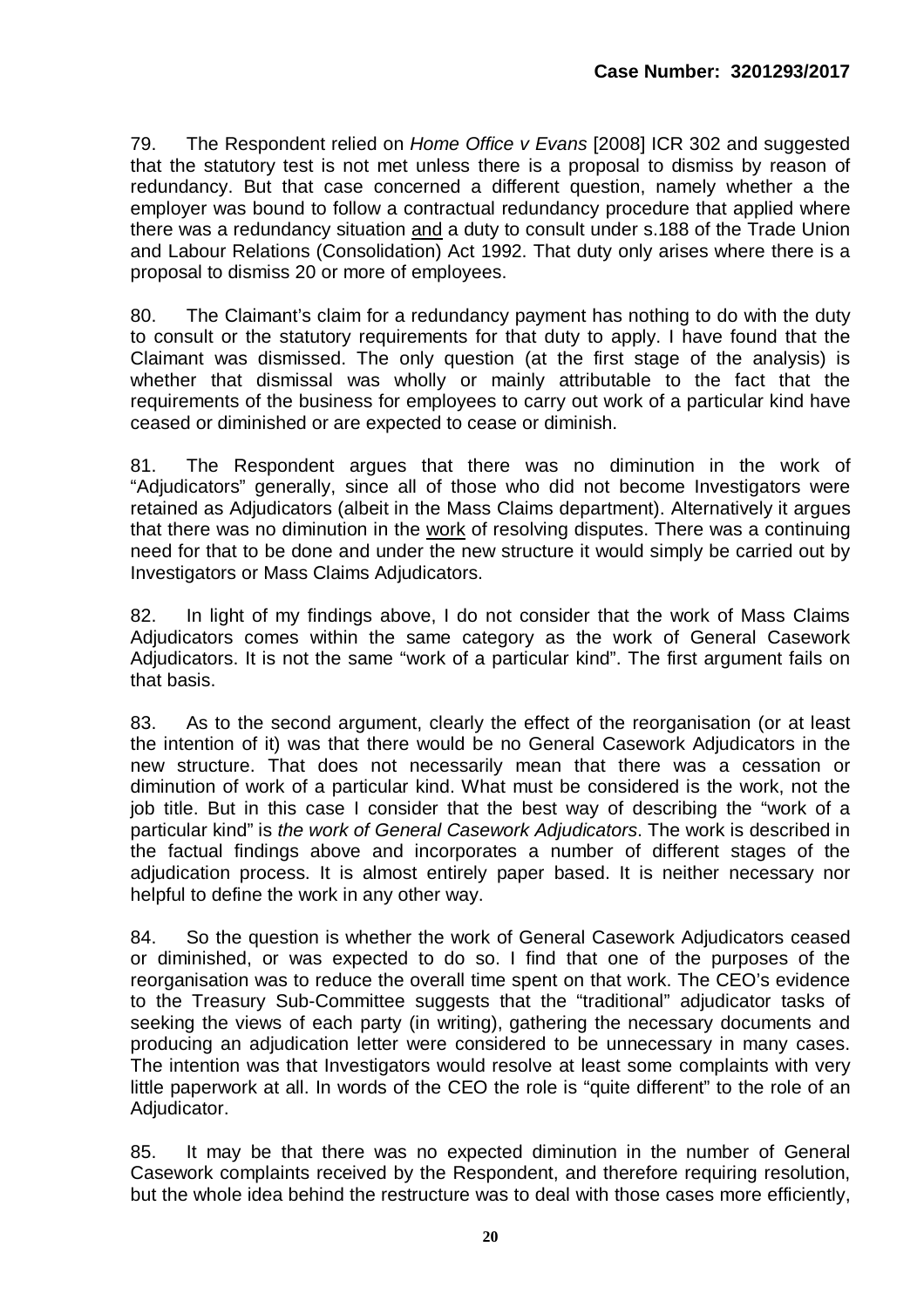with less time spent on traditional adjudication tasks.

86. I conclude that the Claimant's dismissal was wholly or mainly attributable to the fact that the Respondent's requirements for employees to carry out the work of General Casework adjudicators diminished or was expected to do so.

87. The next question is whether the role of Mass Claims Adjudicator met the requirements of s.141 ERA.

88. It was unnecessary for the unfair dismissal complaint to determine whether the Claimant's contract contained an implied term that he would only be required to carry out PM work or work of a similar level of complexity, but for the purpose of the analysis under s.141 it is necessary to consider what the terms of his contract were as to "capacity" in which he was employed. In light of my findings above I consider that the Claimant was employed as a General Casework Adjudicator. Although the generic title of "Adjudicator" may have been sufficient to describe the capacity in which the Claimant was initially employed, by 2016 it was not. The conduct of the parties as described above, notably the Respondent distinguishing in practice between General Casework and Mass Claims Adjudicators, was such that there was an implied term that the Claimant was employed in the General Casework department and could not be deployed to Mass Claims without his agreement.

89. The Respondent argues (albeit in the context of the unfair dismissal complaint) that implying any limitation on the Claimant's job title in this way is impermissible in law because it is contrary to the express provisions of the contract, namely the express job title and the flexibility clause. It relies on *Nelson v BBC (No.1)* [1977] ICR 649, in which the Court of Appeal held that it was impermissible to imply a term that a broadcaster was employed in a particular geographical area when his contract contained an express mobility clause.

90. I do not accept, however, that there is any inconsistency with the express terms of the Claimant's contract by implying a term that he was employed as a General Casework Adjudicator. In *Nelson v BBC* the implied term contended for would have deprived a mobility clause of any meaning. Here, the implied qualification in the Claimant's job title has no bearing on any of the other terms of his contract. The "flexibility" clause relates only to the "precise description" of the job, so it still has meaning. I consider that it is necessary to imply such a term to explain the true nature of the employment relationship.

91. The "capacity" in which the Claimant would be employed as a Mass Claims Adjudicator would therefore differ from the corresponding provisions of his previous contract, so s.141(3)(a) is not satisfied.

92. The next question is whether the offer to work as a Mass Claims Adjudicator constituted an offer of suitable employment in relation to the employee. I have already found that the proposed transfer to Mass Claims entailed a significant loss of status. That alone would be sufficient to find that it was not "suitable". But I also consider that the job did not suit the Claimant's skills, aptitudes and experience. In short, he is overqualified for the role, having worked for nine years in a more intellectually demanding and higher status job.